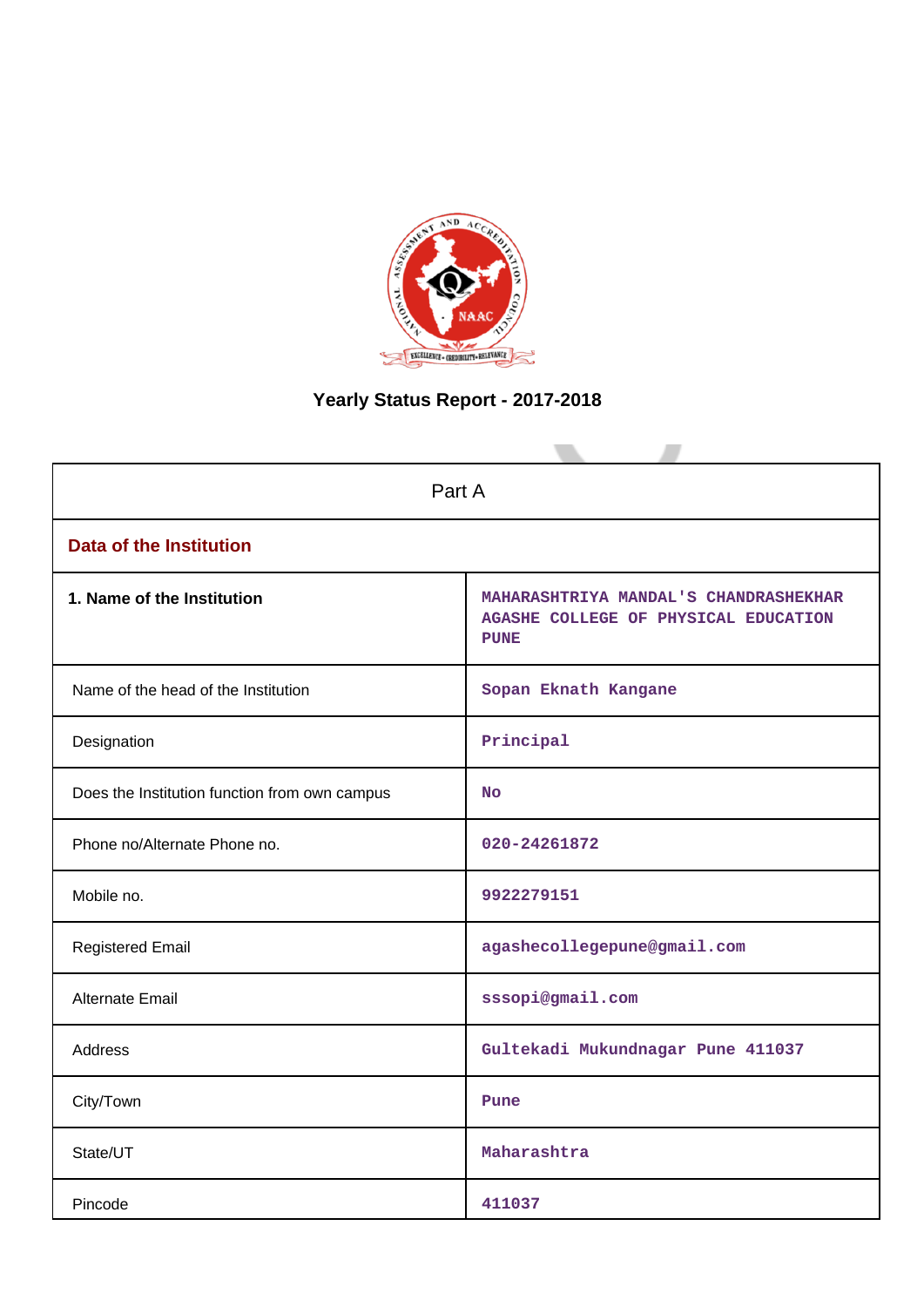| 2. Institutional Status                                                  |                                                |             |                                                                                    |             |                   |  |
|--------------------------------------------------------------------------|------------------------------------------------|-------------|------------------------------------------------------------------------------------|-------------|-------------------|--|
| Affiliated / Constituent                                                 |                                                |             | Affiliated                                                                         |             |                   |  |
| Type of Institution                                                      |                                                |             | Co-education                                                                       |             |                   |  |
| Location                                                                 |                                                |             | Urban                                                                              |             |                   |  |
| <b>Financial Status</b>                                                  |                                                |             | state                                                                              |             |                   |  |
|                                                                          | Name of the IQAC co-ordinator/Director         |             | Dr. Shraddha A. Naik                                                               |             |                   |  |
| Phone no/Alternate Phone no.                                             |                                                |             | 02024261872                                                                        |             |                   |  |
| Mobile no.                                                               |                                                |             | 9850880126                                                                         |             |                   |  |
| <b>Registered Email</b>                                                  |                                                |             | naik.shraddha@gmail.com                                                            |             |                   |  |
| Alternate Email                                                          |                                                |             | agashecollegepune@gmail.com                                                        |             |                   |  |
| 3. Website Address                                                       |                                                |             |                                                                                    |             |                   |  |
|                                                                          | Web-link of the AQAR: (Previous Academic Year) |             | http://www.agashecollege.org/A.Y.%20<br>2020-21/AQAR/AQAR%202016-17.pdf            |             |                   |  |
| 4. Whether Academic Calendar prepared during<br>the year                 |                                                |             | Yes                                                                                |             |                   |  |
| if yes, whether it is uploaded in the institutional website:<br>Weblink: |                                                |             | http://www.agashecollege.org/academic-c<br>alender/ACADEMIC-CALENDER-2017-2018.pdf |             |                   |  |
| <b>5. Accrediation Details</b>                                           |                                                |             |                                                                                    |             |                   |  |
| Cycle                                                                    | Grade                                          | <b>CGPA</b> | Year of                                                                            | Validity    |                   |  |
|                                                                          |                                                |             | Accrediation                                                                       | Period From | Period To         |  |
| $\overline{\mathbf{2}}$                                                  | $\, {\bf B}$                                   | 2.85        | 2009                                                                               | 31-Dec-2009 | $30 - Dec - 2014$ |  |

**6. Date of Establishment of IQAC 23-Jun-2009**

## **7. Internal Quality Assurance System**

| Quality initiatives by IQAC during the year for promoting quality culture |                   |                                       |  |  |
|---------------------------------------------------------------------------|-------------------|---------------------------------------|--|--|
| Item /Title of the quality initiative by<br><b>IQAC</b>                   | Date & Duration   | Number of participants/ beneficiaries |  |  |
| Significance of Stretches                                                 | $16 - Jan - 2018$ | 119                                   |  |  |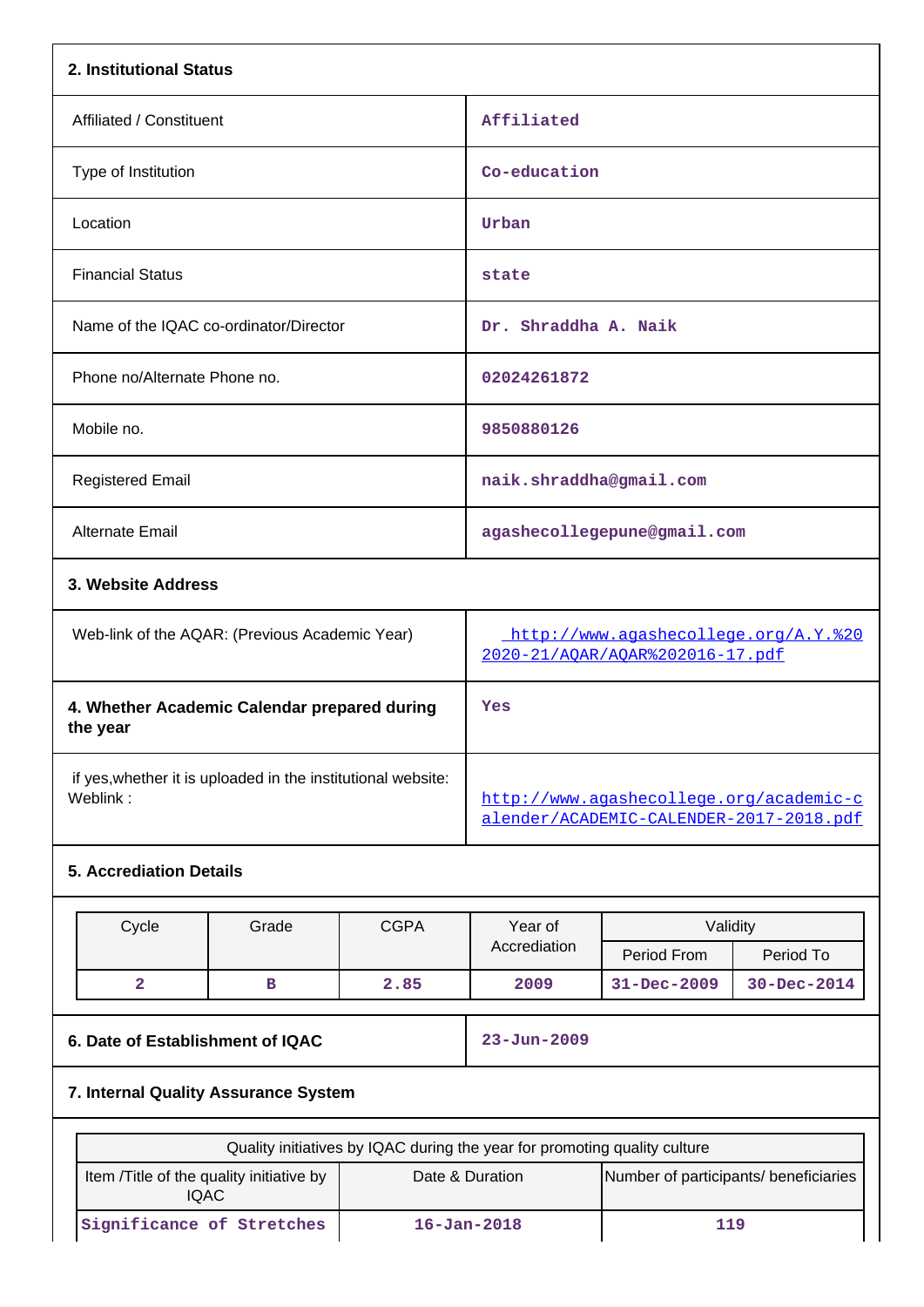|                                                                         |                                                                                                                             |          |           |                | 1                     |                                |        |  |  |
|-------------------------------------------------------------------------|-----------------------------------------------------------------------------------------------------------------------------|----------|-----------|----------------|-----------------------|--------------------------------|--------|--|--|
|                                                                         |                                                                                                                             |          |           |                | View File             |                                |        |  |  |
|                                                                         | 8. Provide the list of funds by Central/ State Government- UGC/CSIR/DST/DBT/ICMR/TEQIP/World<br><b>Bank/CPE of UGC etc.</b> |          |           |                |                       |                                |        |  |  |
|                                                                         | Institution/Departmen<br>t/Faculty                                                                                          | Scheme   |           |                | <b>Funding Agency</b> | Year of award with<br>duration | Amount |  |  |
|                                                                         | Not Applicable                                                                                                              | $\Omega$ |           |                | NOT Applicable        | 2018<br>$\Omega$               | 0      |  |  |
|                                                                         |                                                                                                                             |          |           |                | No Files Uploaded !!! |                                |        |  |  |
| 9. Whether composition of IQAC as per latest<br><b>NAAC</b> guidelines: |                                                                                                                             |          |           | Yes            |                       |                                |        |  |  |
| Upload latest notification of formation of IQAC                         |                                                                                                                             |          | View File |                |                       |                                |        |  |  |
| 10. Number of IQAC meetings held during the<br>year :                   |                                                                                                                             |          |           | $\overline{2}$ |                       |                                |        |  |  |
|                                                                         | The minutes of IQAC meeting and compliances to the<br>decisions have been uploaded on the institutional<br>website          |          |           | <b>No</b>      |                       |                                |        |  |  |
|                                                                         | Upload the minutes of meeting and action taken report                                                                       |          |           |                | No Files Uploaded !!! |                                |        |  |  |
|                                                                         | 11. Whether IQAC received funding from any of<br>the funding agency to support its activities<br>during the year?           |          |           | <b>No</b>      |                       |                                |        |  |  |

#### **12. Significant contributions made by IQAC during the current year(maximum five bullets)**

**Prepare Year Plan: Every departmental head prepares a detailed yearly plan for their respective departments and submits it to IQAC. IQAC prepares the Year plan accordingly and then presents it in a staff meeting. The plan is discussed in details and changes are suggested (if any). On the basis of the year plan a regular timetable is prepared. Prepare Discuss Teaching Plan: Every subject teacher is told by the IQAC to prepare a Teaching plan for their respective subjects. The teaching plans are presented by respective subject teachers in a staff meeting and the plan are discussed on the basis of objectives set, availability of resources and duration of the course. Student Feedback: The IQAC initiates feedback of the teacher through students on theory and practical teaching twice a year. The feedback is taken before semester examination. A prescribed format of feedback (objective and subjective both) is given to students through Google Forms. The secrecy of the feedback by students is maintained and suggestions given by students based on faculty and teaching are told to concerned faculty (for improvement). The summary of faculty feedback is sent to concerned faculty individually.The Principal and IQAC monitors if improvements are made in future teaching learning process. Other than student feedback on teachers, the principal in consultation IQAC and faculty determine the process for collection of feedback. There is an open suggestion and complaint**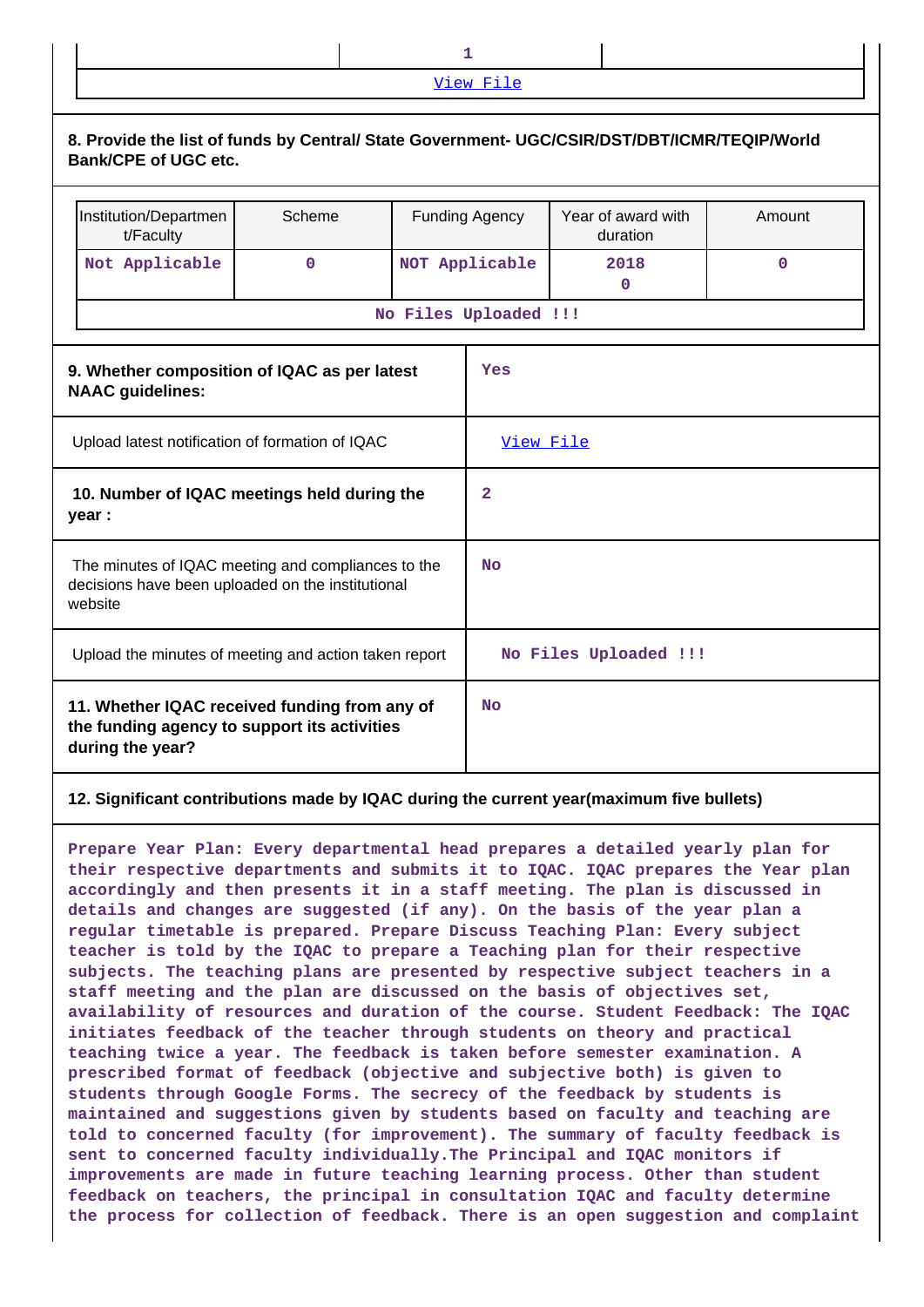**box placed where students can freely give their complaints, suggestions or feedback. The box is checked on monthly basis and if any suggestion/s and complaint/s are found, depending on the suggestion or complaint, a meeting, if required, is initiated and the issue is resolved. The record of all the feedbacks is maintained by the IQAC. Transparency in internal evaluation: The college conducts internal evaluation and is transparent in their system. As soon as the marks are received from respective staff members they are put on notice boards and students are conveyed about it. A one week time is given to students if any discrepancy is found in their marks. If any discrepancy is found Monitor quality check in program IQAC monitors and tries to maintain the quality of the program. For good quality in program IQAC focuses on proper planning, flawless execution and post evaluation of the program. Organization of Workshop and Conference The college organized a conference titled Trends, Issues and Future of Physical Education and Sports on 27th – 28th February 2015. A conference proceedings was also published during the conference which had 52 papers. Conferences IQAC took initiative in planning and organizing the following events during the academic year. a. Significance of Stretches – 16th Jan 2018, State Level Workshop b. Science of Sports – 23 Feb 2018, State Level Seminar c. SET Workshop d. Obstyrace**

#### **No Files Uploaded !!!**

**13. Plan of action chalked out by the IQAC in the beginning of the academic year towards Quality Enhancement and outcome achieved by the end of the academic year**

| Plan of Action                                                                                                       | Achivements/Outcomes  |
|----------------------------------------------------------------------------------------------------------------------|-----------------------|
| <b>NA</b>                                                                                                            | <b>NA</b>             |
|                                                                                                                      | No Files Uploaded !!! |
| 14. Whether AQAR was placed before statutory<br>body?                                                                | <b>No</b>             |
| 15. Whether NAAC/or any other accredited<br>body(s) visited IQAC or interacted with it to<br>assess the functioning? | <b>No</b>             |
| 16. Whether institutional data submitted to<br><b>AISHE:</b>                                                         | Yes                   |
| Year of Submission                                                                                                   | 2018                  |
| Date of Submission                                                                                                   | $12 - Jan - 2018$     |
| 17. Does the Institution have Management<br><b>Information System?</b>                                               | <b>No</b>             |
|                                                                                                                      | Part B                |
| <b>CRITERION I - CURRICULAR ASPECTS</b>                                                                              |                       |
| 1.1 - Curriculum Planning and Implementation                                                                         |                       |
|                                                                                                                      |                       |

1.1.1 – Institution has the mechanism for well planned curriculum delivery and documentation. Explain in 500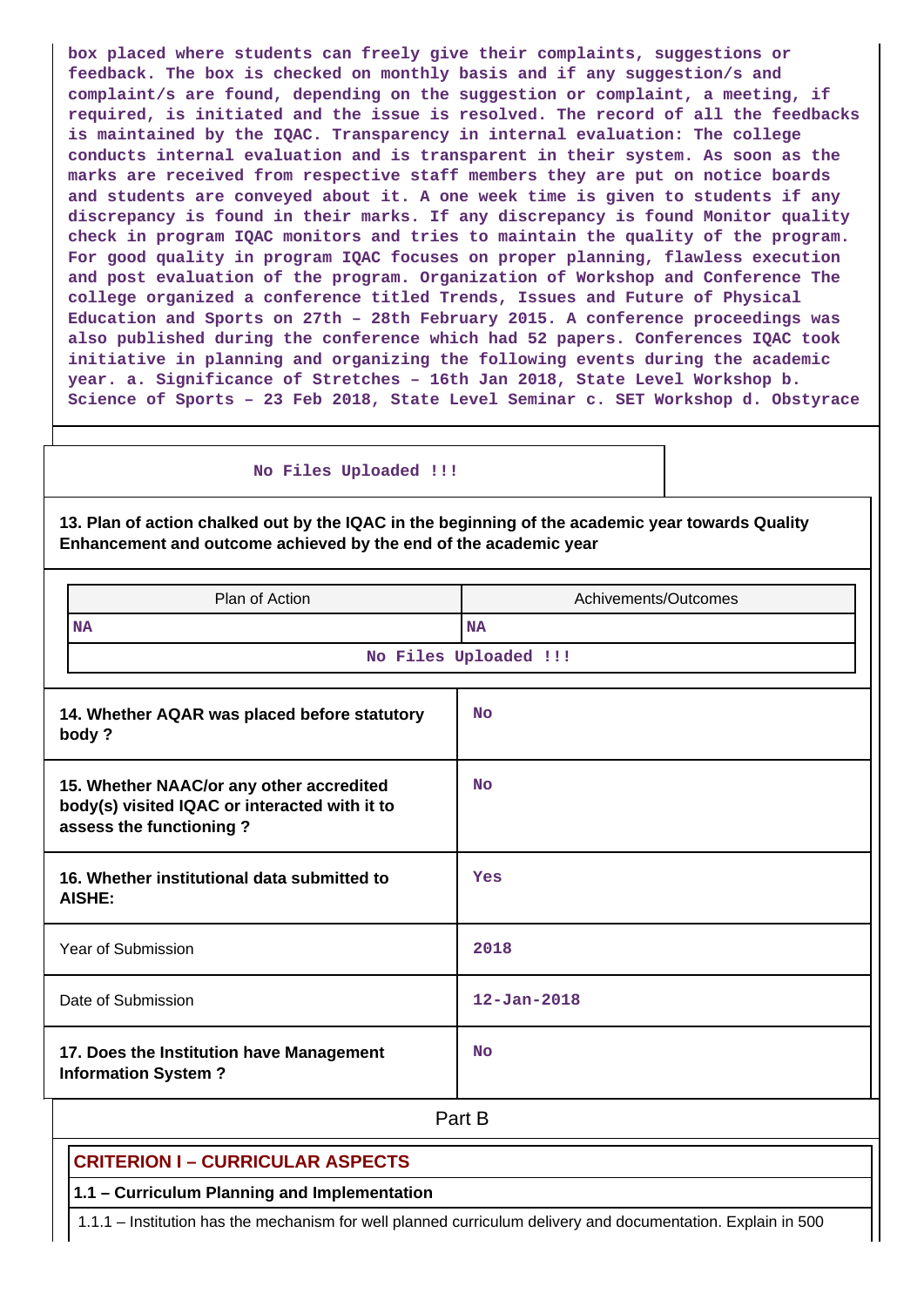words

 **MM's Chandrashekhar Agashe College of Physical Education is affiliated to Savitribai Phule Pune University, Pune. Thus the curriculum is as per the syllabus formed by the SPPU, Pune. The curriculum is designed so as to complete it in given stipulated time. (100 days per semester). Following procedures is followed to deliver the curriculum in best possible way. Yearly Planning Various departmental committees are formed and they give their respective departmental yearly plan, for example Examination department gives dates for internal evaluation, Intramural committee gives dates and activities for intramural etc. Further the detail timetable for theory classes and ground practical is prepared. The subject teacher then gives day to day teaching plan for their respective subject and ground activities including the teaching methodology used. Before implementation of the said planning the teaching plan is discussed in faculty meeting, asked for suggestions and corrections and finally implemented. Final Teaching plans are submitted to IQAC. Year plan is done for delivery of curriculum and following factors are considered 1. Number of actual teaching days 2. Days for examination 3. Co-curricular Activities 4. Availability of faculty 5. Season 6. Remedial classes 7. Internship program 8. Practice teaching days Basic consideration 1. CACPE gives degree in BPEd (Two years course) MPEd (Two years course). BPEd 2nd year course students have to compulsory go through 45 internship program. 2. The overall syllabus for BPEd course is divided in 3 major parts i.e. 2.1 Theory Courses 2.2 Teaching skill development program 2.3 Proficiency in Physical Examination and sports 3. Theory courses For completion of BPEd degree the students have to pass in 16 theory subjects divided into 4 semesters. And for MPEd degree the students have to pass in 14 theory subjects divided into 4 semesters. 4. Teaching skill development program The student teacher has to practice his teaching skills in school setting. He has to take 66 practice teaching lessons. (Including micro lessons and bridge lessons on per group). For Master degree course the teacher student takes 5 practice teaching lessons. All stream students have ground practical for various sports events and specialization of 45 days for one specific event. They are as follows a. BPEd 1st Year- 8 Events, in 28 credits for total 700 Marks b. BPEd 2nd Year- 6 Events, in 20 credits for total 500 Marks Specialization in 1 event in 4 credits total 100 marks c. MPEd 1st Year-3 practical courses 12 credit for 300 marks d. MPEd 2nd Year- 2 practical courses 8 credits for 200 marks**

|                                                                                                                                                                          | 1.1.2 – Certificate/ Diploma Courses introduced during the academic year                                                                  |                                                                    |                          |                 |                                                 |                          |  |  |
|--------------------------------------------------------------------------------------------------------------------------------------------------------------------------|-------------------------------------------------------------------------------------------------------------------------------------------|--------------------------------------------------------------------|--------------------------|-----------------|-------------------------------------------------|--------------------------|--|--|
|                                                                                                                                                                          | Certificate                                                                                                                               | Diploma Courses                                                    | Dates of<br>Introduction | <b>Duration</b> | Focus on employ<br>ability/entreprene<br>urship | Skill<br>Development     |  |  |
|                                                                                                                                                                          | Nil                                                                                                                                       | <b>Not</b><br>Applicable                                           | 01/12/2017               | $\mathbf 0$     | <b>Not</b><br>Applicable                        | <b>Not</b><br>Applicable |  |  |
|                                                                                                                                                                          | 1.2 - Academic Flexibility                                                                                                                |                                                                    |                          |                 |                                                 |                          |  |  |
|                                                                                                                                                                          |                                                                                                                                           | 1.2.1 – New programmes/courses introduced during the academic year |                          |                 |                                                 |                          |  |  |
|                                                                                                                                                                          |                                                                                                                                           | Programme/Course                                                   | Programme Specialization |                 | Dates of Introduction                           |                          |  |  |
|                                                                                                                                                                          |                                                                                                                                           | <b>BPEd</b>                                                        | <b>NA</b>                |                 | 01/12/2018                                      |                          |  |  |
|                                                                                                                                                                          |                                                                                                                                           |                                                                    |                          | View File       |                                                 |                          |  |  |
| 1.2.2 - Programmes in which Choice Based Credit System (CBCS)/Elective course system implemented at the<br>affiliated Colleges (if applicable) during the academic year. |                                                                                                                                           |                                                                    |                          |                 |                                                 |                          |  |  |
|                                                                                                                                                                          | Programme Specialization<br>Date of implementation of<br>Name of programmes adopting<br><b>CBCS</b><br><b>CBCS/Elective Course System</b> |                                                                    |                          |                 |                                                 |                          |  |  |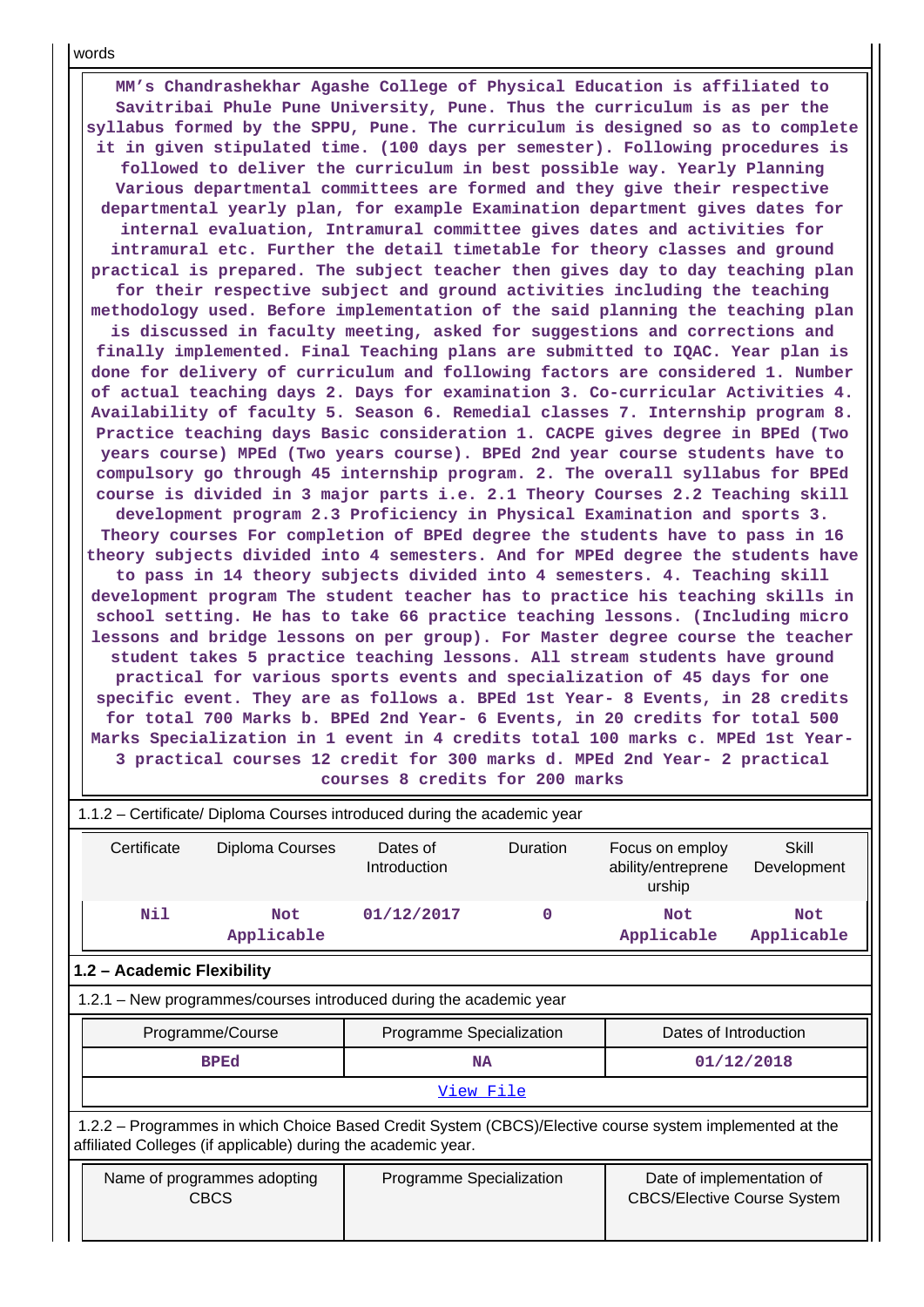| <b>BPEd</b>                                                                                                                                                                                                                                                                                                                                                                                                                                                                                                                                                                                                                                                                                                                                                                                                                                                                                                                                                                                                                                                                                                                                                                                                                                                                                                                                                                                                                                                                                                                                                                                                                                                                                                                                                                                                                  |                          | <b>NA</b>          | 01/12/2018                                                   |  |  |  |
|------------------------------------------------------------------------------------------------------------------------------------------------------------------------------------------------------------------------------------------------------------------------------------------------------------------------------------------------------------------------------------------------------------------------------------------------------------------------------------------------------------------------------------------------------------------------------------------------------------------------------------------------------------------------------------------------------------------------------------------------------------------------------------------------------------------------------------------------------------------------------------------------------------------------------------------------------------------------------------------------------------------------------------------------------------------------------------------------------------------------------------------------------------------------------------------------------------------------------------------------------------------------------------------------------------------------------------------------------------------------------------------------------------------------------------------------------------------------------------------------------------------------------------------------------------------------------------------------------------------------------------------------------------------------------------------------------------------------------------------------------------------------------------------------------------------------------|--------------------------|--------------------|--------------------------------------------------------------|--|--|--|
| 1.2.3 - Students enrolled in Certificate/ Diploma Courses introduced during the year                                                                                                                                                                                                                                                                                                                                                                                                                                                                                                                                                                                                                                                                                                                                                                                                                                                                                                                                                                                                                                                                                                                                                                                                                                                                                                                                                                                                                                                                                                                                                                                                                                                                                                                                         |                          |                    |                                                              |  |  |  |
|                                                                                                                                                                                                                                                                                                                                                                                                                                                                                                                                                                                                                                                                                                                                                                                                                                                                                                                                                                                                                                                                                                                                                                                                                                                                                                                                                                                                                                                                                                                                                                                                                                                                                                                                                                                                                              | Certificate              |                    | Diploma Course                                               |  |  |  |
| Number of Students                                                                                                                                                                                                                                                                                                                                                                                                                                                                                                                                                                                                                                                                                                                                                                                                                                                                                                                                                                                                                                                                                                                                                                                                                                                                                                                                                                                                                                                                                                                                                                                                                                                                                                                                                                                                           |                          | Nil                | Nil                                                          |  |  |  |
| 1.3 - Curriculum Enrichment                                                                                                                                                                                                                                                                                                                                                                                                                                                                                                                                                                                                                                                                                                                                                                                                                                                                                                                                                                                                                                                                                                                                                                                                                                                                                                                                                                                                                                                                                                                                                                                                                                                                                                                                                                                                  |                          |                    |                                                              |  |  |  |
| 1.3.1 - Value-added courses imparting transferable and life skills offered during the year                                                                                                                                                                                                                                                                                                                                                                                                                                                                                                                                                                                                                                                                                                                                                                                                                                                                                                                                                                                                                                                                                                                                                                                                                                                                                                                                                                                                                                                                                                                                                                                                                                                                                                                                   |                          |                    |                                                              |  |  |  |
| <b>Value Added Courses</b>                                                                                                                                                                                                                                                                                                                                                                                                                                                                                                                                                                                                                                                                                                                                                                                                                                                                                                                                                                                                                                                                                                                                                                                                                                                                                                                                                                                                                                                                                                                                                                                                                                                                                                                                                                                                   | Date of Introduction     |                    | Number of Students Enrolled                                  |  |  |  |
| Nil                                                                                                                                                                                                                                                                                                                                                                                                                                                                                                                                                                                                                                                                                                                                                                                                                                                                                                                                                                                                                                                                                                                                                                                                                                                                                                                                                                                                                                                                                                                                                                                                                                                                                                                                                                                                                          |                          | 01/11/2018         | <b>Nill</b>                                                  |  |  |  |
|                                                                                                                                                                                                                                                                                                                                                                                                                                                                                                                                                                                                                                                                                                                                                                                                                                                                                                                                                                                                                                                                                                                                                                                                                                                                                                                                                                                                                                                                                                                                                                                                                                                                                                                                                                                                                              |                          | View File          |                                                              |  |  |  |
| 1.3.2 - Field Projects / Internships under taken during the year                                                                                                                                                                                                                                                                                                                                                                                                                                                                                                                                                                                                                                                                                                                                                                                                                                                                                                                                                                                                                                                                                                                                                                                                                                                                                                                                                                                                                                                                                                                                                                                                                                                                                                                                                             |                          |                    |                                                              |  |  |  |
| Project/Programme Title                                                                                                                                                                                                                                                                                                                                                                                                                                                                                                                                                                                                                                                                                                                                                                                                                                                                                                                                                                                                                                                                                                                                                                                                                                                                                                                                                                                                                                                                                                                                                                                                                                                                                                                                                                                                      | Programme Specialization |                    | No. of students enrolled for Field<br>Projects / Internships |  |  |  |
| <b>BPEd</b>                                                                                                                                                                                                                                                                                                                                                                                                                                                                                                                                                                                                                                                                                                                                                                                                                                                                                                                                                                                                                                                                                                                                                                                                                                                                                                                                                                                                                                                                                                                                                                                                                                                                                                                                                                                                                  |                          | Physical Education | 70                                                           |  |  |  |
|                                                                                                                                                                                                                                                                                                                                                                                                                                                                                                                                                                                                                                                                                                                                                                                                                                                                                                                                                                                                                                                                                                                                                                                                                                                                                                                                                                                                                                                                                                                                                                                                                                                                                                                                                                                                                              |                          | No file uploaded.  |                                                              |  |  |  |
| 1.4 - Feedback System                                                                                                                                                                                                                                                                                                                                                                                                                                                                                                                                                                                                                                                                                                                                                                                                                                                                                                                                                                                                                                                                                                                                                                                                                                                                                                                                                                                                                                                                                                                                                                                                                                                                                                                                                                                                        |                          |                    |                                                              |  |  |  |
| 1.4.1 - Whether structured feedback received from all the stakeholders.                                                                                                                                                                                                                                                                                                                                                                                                                                                                                                                                                                                                                                                                                                                                                                                                                                                                                                                                                                                                                                                                                                                                                                                                                                                                                                                                                                                                                                                                                                                                                                                                                                                                                                                                                      |                          |                    |                                                              |  |  |  |
| <b>Students</b>                                                                                                                                                                                                                                                                                                                                                                                                                                                                                                                                                                                                                                                                                                                                                                                                                                                                                                                                                                                                                                                                                                                                                                                                                                                                                                                                                                                                                                                                                                                                                                                                                                                                                                                                                                                                              |                          |                    | Yes                                                          |  |  |  |
| <b>Teachers</b>                                                                                                                                                                                                                                                                                                                                                                                                                                                                                                                                                                                                                                                                                                                                                                                                                                                                                                                                                                                                                                                                                                                                                                                                                                                                                                                                                                                                                                                                                                                                                                                                                                                                                                                                                                                                              |                          | No                 |                                                              |  |  |  |
| Employers                                                                                                                                                                                                                                                                                                                                                                                                                                                                                                                                                                                                                                                                                                                                                                                                                                                                                                                                                                                                                                                                                                                                                                                                                                                                                                                                                                                                                                                                                                                                                                                                                                                                                                                                                                                                                    |                          | No                 |                                                              |  |  |  |
| Alumni                                                                                                                                                                                                                                                                                                                                                                                                                                                                                                                                                                                                                                                                                                                                                                                                                                                                                                                                                                                                                                                                                                                                                                                                                                                                                                                                                                                                                                                                                                                                                                                                                                                                                                                                                                                                                       |                          | No                 |                                                              |  |  |  |
| Parents                                                                                                                                                                                                                                                                                                                                                                                                                                                                                                                                                                                                                                                                                                                                                                                                                                                                                                                                                                                                                                                                                                                                                                                                                                                                                                                                                                                                                                                                                                                                                                                                                                                                                                                                                                                                                      |                          | No                 |                                                              |  |  |  |
| 1.4.2 - How the feedback obtained is being analyzed and utilized for overall development of the institution?<br>(maximum 500 words)                                                                                                                                                                                                                                                                                                                                                                                                                                                                                                                                                                                                                                                                                                                                                                                                                                                                                                                                                                                                                                                                                                                                                                                                                                                                                                                                                                                                                                                                                                                                                                                                                                                                                          |                          |                    |                                                              |  |  |  |
| <b>Feedback Obtained</b>                                                                                                                                                                                                                                                                                                                                                                                                                                                                                                                                                                                                                                                                                                                                                                                                                                                                                                                                                                                                                                                                                                                                                                                                                                                                                                                                                                                                                                                                                                                                                                                                                                                                                                                                                                                                     |                          |                    |                                                              |  |  |  |
| Stakeholder: Time: Frequency: Responsibility: Follow up Student feedback on<br>teacher: Each semester (Before examination): 2 times a year IQAC: Principal<br>Student feedback on total program End of the year: 1 time in two years (program<br>end): IQAC: Principal Student feedback on administration (general): Each year:<br>1 time in a year: Office: Principal Student feedback on library: Each year: 1<br>time in a year: Library: IQAC Feedback from alumni: Alumni meet on visits: 1<br>time in a year Based on visits: Alumni asso. Office: Principal Feedback is<br>collected on a prescribed format approved by the IQAC. Feedback forms are made<br>available on the IQAC page of the college website. Other than student feedback<br>on teachers, the principal in consultation with the faculty will determine the<br>process for collection of feedback. Analyzing and consolidating the feedback<br>Student feedback on teacher The feedback forms are sent to students via Google<br>forms through IQAC channel. The Feedback includes objective as well as<br>subjective questions. The Google forms make it easier to analyses and<br>transformation of data. The analyzed data for all the feedback except student<br>feedback on teachers is discussed in the staff meetings. The result of the<br>individual teacher's feedback is conveyed by the Principal to each teacher<br>individually. The record of all the feedbacks is maintained by the IQAC.<br>Student feedback on total program Student's feedback on administration is taken<br>from second year students of Bachelors and master degree students. Analysis of<br>feedback is discussed with principle, faculty meeting and necessary actions has<br>been taken by principle Student feedback on administration (general) Student's |                          |                    |                                                              |  |  |  |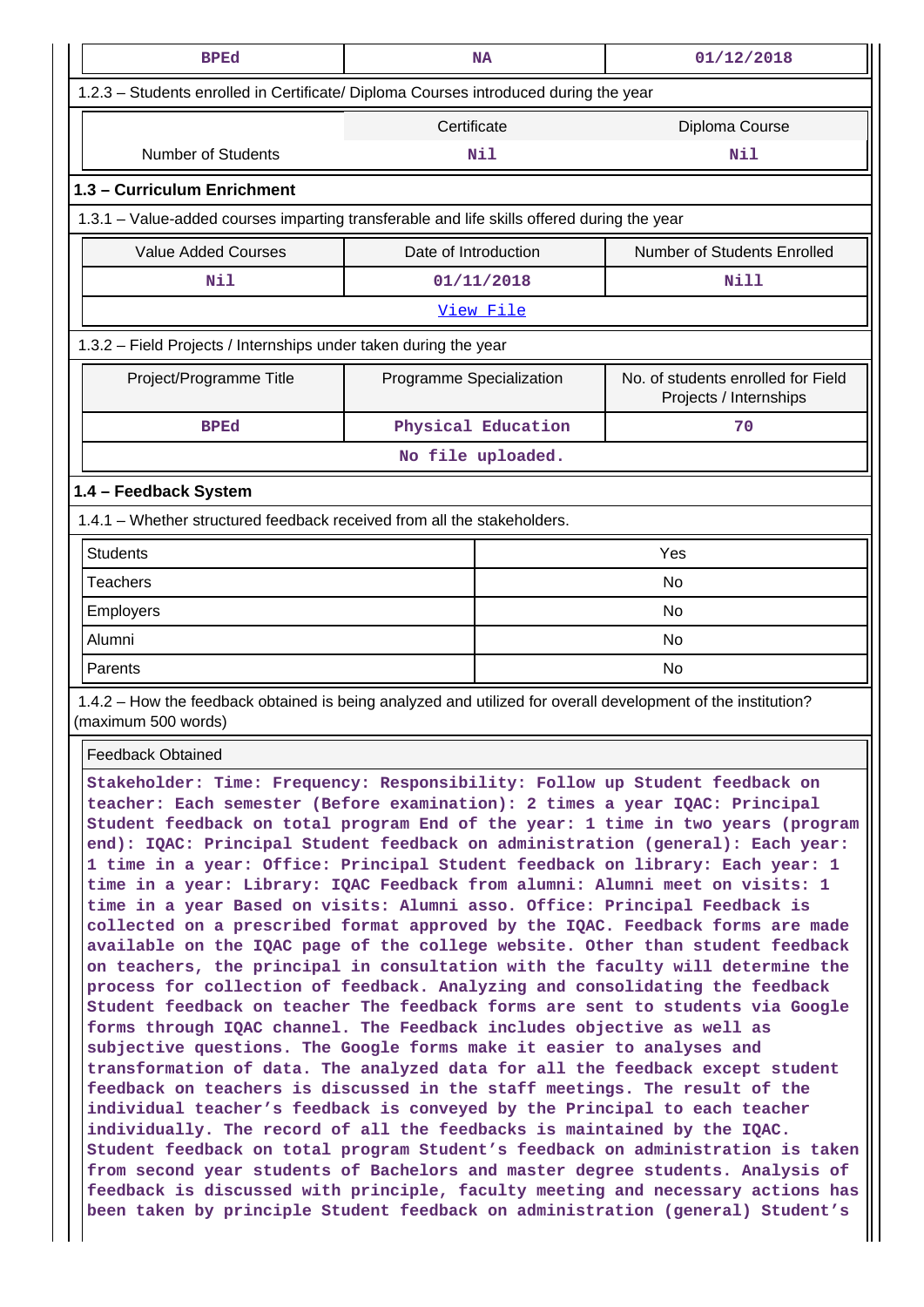**feedback on administration is taken from second year students of Bachelors and master degree students. Analysis of feedback is discussed with principle, faculty meeting and necessary actions has been taken by principle Student feedback on library Student's feedback on library is taken from all BPED and MPED students. Analysis of feedback is discussed with principle, faculty meeting and necessary actions has been taken by principle Feedback from alumni Feedback from alumni during alumni meet or any other program when an alumnus comes in college. Analysis of feedback is discussed with principle, faculty meeting and necessary actions has been taken by principle**

## **CRITERION II – TEACHING- LEARNING AND EVALUATION**

#### **2.1 – Student Enrolment and Profile**

 $\sqrt{211}$  – Demand Ratio during the year

|                                                                                                                                                                                                                                                                                                                                                                                                                                                                                                                                                                                                                                                                                                                                                                                                                                                                                                                                                                                                                                                                                                                                                                                                                                                                                                                                                                                                                                                                                                                                                                                                              | $\mathsf{L}$ Domand Ratio during the year                    |  |                                                              |                                                                                                  |  |                                                                                                  |                                                             |
|--------------------------------------------------------------------------------------------------------------------------------------------------------------------------------------------------------------------------------------------------------------------------------------------------------------------------------------------------------------------------------------------------------------------------------------------------------------------------------------------------------------------------------------------------------------------------------------------------------------------------------------------------------------------------------------------------------------------------------------------------------------------------------------------------------------------------------------------------------------------------------------------------------------------------------------------------------------------------------------------------------------------------------------------------------------------------------------------------------------------------------------------------------------------------------------------------------------------------------------------------------------------------------------------------------------------------------------------------------------------------------------------------------------------------------------------------------------------------------------------------------------------------------------------------------------------------------------------------------------|--------------------------------------------------------------|--|--------------------------------------------------------------|--------------------------------------------------------------------------------------------------|--|--------------------------------------------------------------------------------------------------|-------------------------------------------------------------|
| Name of the<br>Programme                                                                                                                                                                                                                                                                                                                                                                                                                                                                                                                                                                                                                                                                                                                                                                                                                                                                                                                                                                                                                                                                                                                                                                                                                                                                                                                                                                                                                                                                                                                                                                                     | Programme<br>Specialization                                  |  | Number of seats<br>available                                 |                                                                                                  |  | Number of<br>Application received                                                                | <b>Students Enrolled</b>                                    |
| <b>BPEd</b>                                                                                                                                                                                                                                                                                                                                                                                                                                                                                                                                                                                                                                                                                                                                                                                                                                                                                                                                                                                                                                                                                                                                                                                                                                                                                                                                                                                                                                                                                                                                                                                                  | <b>NA</b>                                                    |  |                                                              | 100                                                                                              |  | 100                                                                                              | 80                                                          |
|                                                                                                                                                                                                                                                                                                                                                                                                                                                                                                                                                                                                                                                                                                                                                                                                                                                                                                                                                                                                                                                                                                                                                                                                                                                                                                                                                                                                                                                                                                                                                                                                              |                                                              |  |                                                              | View File                                                                                        |  |                                                                                                  |                                                             |
| 2.2 - Catering to Student Diversity                                                                                                                                                                                                                                                                                                                                                                                                                                                                                                                                                                                                                                                                                                                                                                                                                                                                                                                                                                                                                                                                                                                                                                                                                                                                                                                                                                                                                                                                                                                                                                          |                                                              |  |                                                              |                                                                                                  |  |                                                                                                  |                                                             |
| 2.2.1 - Student - Full time teacher ratio (current year data)                                                                                                                                                                                                                                                                                                                                                                                                                                                                                                                                                                                                                                                                                                                                                                                                                                                                                                                                                                                                                                                                                                                                                                                                                                                                                                                                                                                                                                                                                                                                                |                                                              |  |                                                              |                                                                                                  |  |                                                                                                  |                                                             |
| Year                                                                                                                                                                                                                                                                                                                                                                                                                                                                                                                                                                                                                                                                                                                                                                                                                                                                                                                                                                                                                                                                                                                                                                                                                                                                                                                                                                                                                                                                                                                                                                                                         | Number of<br>students enrolled<br>in the institution<br>(UG) |  | Number of<br>students enrolled<br>in the institution<br>(PG) | Number of<br>fulltime teachers<br>available in the<br>institution<br>teaching only UG<br>courses |  | Number of<br>fulltime teachers<br>available in the<br>institution<br>teaching only PG<br>courses | Number of<br>teachers<br>teaching both UG<br>and PG courses |
| 2017                                                                                                                                                                                                                                                                                                                                                                                                                                                                                                                                                                                                                                                                                                                                                                                                                                                                                                                                                                                                                                                                                                                                                                                                                                                                                                                                                                                                                                                                                                                                                                                                         | 150                                                          |  | 45                                                           | 11                                                                                               |  | 3                                                                                                | 14                                                          |
| 2.3 - Teaching - Learning Process                                                                                                                                                                                                                                                                                                                                                                                                                                                                                                                                                                                                                                                                                                                                                                                                                                                                                                                                                                                                                                                                                                                                                                                                                                                                                                                                                                                                                                                                                                                                                                            |                                                              |  |                                                              |                                                                                                  |  |                                                                                                  |                                                             |
| 2.3.1 - Percentage of teachers using ICT for effective teaching with Learning Management Systems (LMS), E-<br>learning resources etc. (current year data)                                                                                                                                                                                                                                                                                                                                                                                                                                                                                                                                                                                                                                                                                                                                                                                                                                                                                                                                                                                                                                                                                                                                                                                                                                                                                                                                                                                                                                                    |                                                              |  |                                                              |                                                                                                  |  |                                                                                                  |                                                             |
| Number of<br><b>Teachers on Roll</b>                                                                                                                                                                                                                                                                                                                                                                                                                                                                                                                                                                                                                                                                                                                                                                                                                                                                                                                                                                                                                                                                                                                                                                                                                                                                                                                                                                                                                                                                                                                                                                         | Number of<br>teachers using<br>ICT (LMS, e-<br>Resources)    |  | <b>ICT Tools and</b><br>resources<br>available               | Number of ICT<br>enabled<br>Classrooms                                                           |  | Numberof smart<br>classrooms                                                                     | E-resources and<br>techniques used                          |
| 14                                                                                                                                                                                                                                                                                                                                                                                                                                                                                                                                                                                                                                                                                                                                                                                                                                                                                                                                                                                                                                                                                                                                                                                                                                                                                                                                                                                                                                                                                                                                                                                                           | 10                                                           |  | 4                                                            | 4                                                                                                |  | $\mathbf{1}$                                                                                     | $\overline{2}$                                              |
|                                                                                                                                                                                                                                                                                                                                                                                                                                                                                                                                                                                                                                                                                                                                                                                                                                                                                                                                                                                                                                                                                                                                                                                                                                                                                                                                                                                                                                                                                                                                                                                                              |                                                              |  |                                                              | View File of ICT Tools and resources                                                             |  |                                                                                                  |                                                             |
|                                                                                                                                                                                                                                                                                                                                                                                                                                                                                                                                                                                                                                                                                                                                                                                                                                                                                                                                                                                                                                                                                                                                                                                                                                                                                                                                                                                                                                                                                                                                                                                                              |                                                              |  |                                                              |                                                                                                  |  | View File of E-resources and techniques used                                                     |                                                             |
|                                                                                                                                                                                                                                                                                                                                                                                                                                                                                                                                                                                                                                                                                                                                                                                                                                                                                                                                                                                                                                                                                                                                                                                                                                                                                                                                                                                                                                                                                                                                                                                                              |                                                              |  |                                                              |                                                                                                  |  |                                                                                                  |                                                             |
| 2.3.2 - Students mentoring system available in the institution? Give details. (maximum 500 words)<br>We have mentoring system in our institute. A. Mentoring and guidance of school subject and Physical Education<br>subject lessons. All the students of BPEd 1st year students are divided amongst the faculty. These students<br>have one to one interaction with the concerned faculty member. With guidance for lessons these group of<br>students also discuss any issues related to academics and administration is informally and solution is sought out.<br>Teacher student Ratio- 1:15 B. Master degree students are divided amongst Faculty members for research<br>paper guidance. Here also students informal mentoring takes place. With guidance for research paper the<br>students get freedom to discuss any issues and suggestion related to academics and administration and solution<br>is sought out. Teacher student Ratio of around 1:2/3/4. The ratio is changed according to topics of expertise. The<br>college tries to maintain a healthy ratio. C. Mentoring for organization of Intramurals All students get chance to<br>organize intramurals throughout the year. A faculty member is made in charge for the same. During the<br>intramural the students are mentored regarding organizing and administration part. Teacher student Ratio-1:25<br>D. Seminars and Conference 2nd year Master's degree students get a chance to attend National/International<br>conference/seminar. For this they are mentored to send and present paper. Some faculty members are allotted |                                                              |  |                                                              |                                                                                                  |  |                                                                                                  |                                                             |

to this activity on rotation basis which are involved in mentoring and guidance. Teacher student Ratio-1:35 E.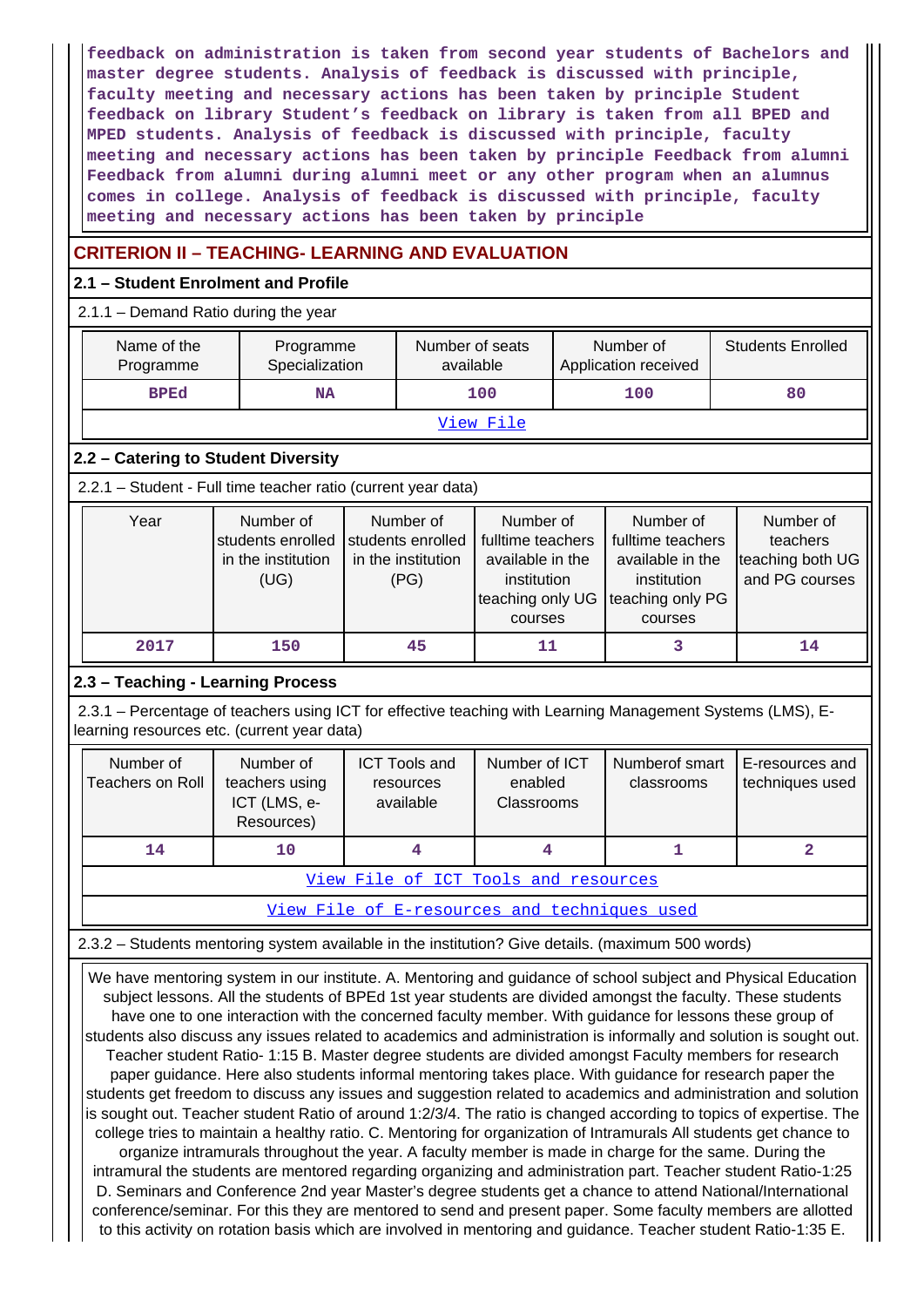Class teacher system All the class division is allotted a class teacher, and a monthly class meeting is taken for each class. Here the students formally and freely discuss issues and suggestion related to academics and administration. All the meeting points are discussed with the Principal and required action is taken. Teacher student Ratio-1:50 Following is the structure for mentoring through class teacher system Course Division Name of Class Teacher FYBPED A Mr. Shirish More B Dr. Ameet Prabhu SYBPED A Dr. Yogesh Bodke B Dr. Mahesh Deshpande FYMPED Dr. S. S. Mahadik SYMPED Dr. S.S. Aher • All class teacher conduct orientation about rules and regulation of college, communicate expectations from students, discuss consequences of misbehavior • All class teachers conduct monthly meeting of their class. • Students can discuss/complaint/suggest on different professional and personal issues • All class Teacher note down the discussions and important issues in class teachers diary • After class meeting teacher discuss these issues with Principle or concern faculty and try to solve that issues

| Number of students enrolled in the<br>institution | Number of fulltime teachers | Mentor: Mentee Ratio |
|---------------------------------------------------|-----------------------------|----------------------|
| 195                                               | 14                          | 14:1                 |

## **2.4 – Teacher Profile and Quality**

2.4.1 – Number of full time teachers appointed during the year

| No. of sanctioned<br>positions | No. of filled positions | Vacant positions | Positions filled during<br>the current year | No. of faculty with<br>Ph.D |
|--------------------------------|-------------------------|------------------|---------------------------------------------|-----------------------------|
| 18                             |                         |                  | Nill                                        |                             |

 2.4.2 – Honours and recognition received by teachers (received awards, recognition, fellowships at State, National, International level from Government, recognised bodies during the year )

| Year of Award     | Name of full time teachers<br>receiving awards from<br>state level, national level,<br>international level | Designation            | Name of the award,<br>fellowship, received from<br>Government or recognized<br>bodies |  |  |
|-------------------|------------------------------------------------------------------------------------------------------------|------------------------|---------------------------------------------------------------------------------------|--|--|
| 2018              | NA                                                                                                         | Assistant<br>Professor | <b>NA</b>                                                                             |  |  |
| ママキ マー・マー キュー・コード |                                                                                                            |                        |                                                                                       |  |  |

[View File](https://assessmentonline.naac.gov.in/public/Postacc/Honours_recieved/5291_Honours_recieved_1584607304.xlsx)

#### **2.5 – Evaluation Process and Reforms**

 2.5.1 – Number of days from the date of semester-end/ year- end examination till the declaration of results during the year

| Programme Name | Programme Code | Semester/year      | Last date of the last<br>semester-end/year-<br>end examination | Date of declaration of<br>results of semester-<br>end/year-end<br>examination |  |
|----------------|----------------|--------------------|----------------------------------------------------------------|-------------------------------------------------------------------------------|--|
| MPEd           | <b>NA</b>      | Semester II,<br>ΙV | 12/05/2018                                                     | 30/05/2018                                                                    |  |
| <b>BPEd</b>    | <b>NA</b>      | Semester II,<br>ΙV | 12/05/2018                                                     | 06/06/2018                                                                    |  |
| View File      |                |                    |                                                                |                                                                               |  |

#### 2.5.2 – Reforms initiated on Continuous Internal Evaluation(CIE) system at the institutional level (250 words)

 **Following Internal Evaluation system takes place in institute. BPED Theory For Each course college conduct at least two test per semester Following Assessment technique were used for Internal assessment • Tutorial • Tasks • Project • Presentations • Online objective Exam • Skits Dance • Group Discussions • Exhibition Practical For practical activities following technique and tools were used • Skill performance of game/activity • Journal • Project book • Fitness test administration • Viva-Voce • Demonstration (Rhythmic Activity ) Teaching Skill development program Following are the phases of evaluation of**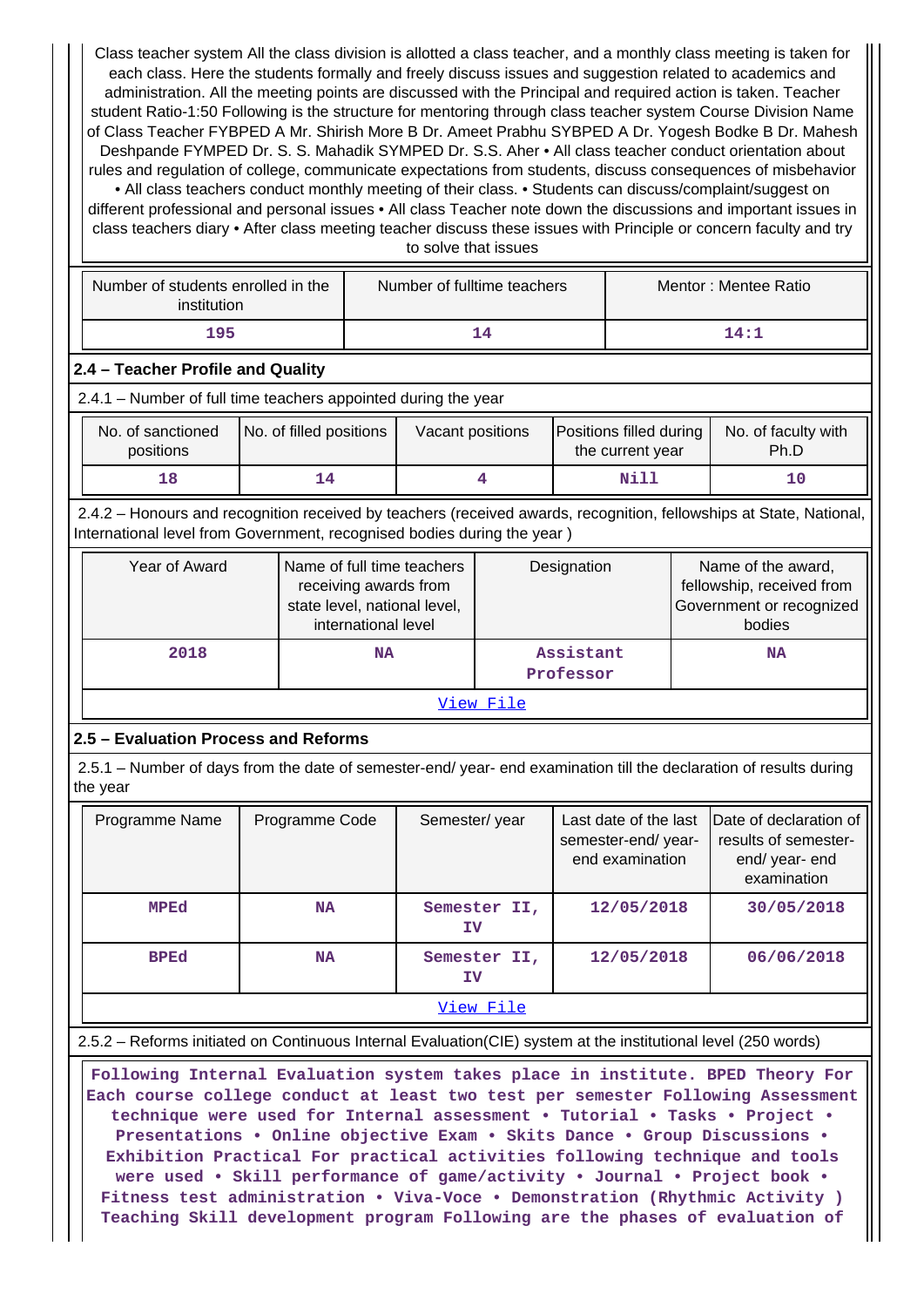**teaching practice 1. Micro Teaching: In micro teaching students conduct 6 micro skill lessons in peer group both optional subject and physical education. These lessons were evaluated by mentor teacher 2. Integration lessons: Students conduct three Integration lessons for optional subject and three Integration lessons for physical education 3. Practice lessons: Each student teacher conduct a total of 38 (19 optional subject 19 Physical Education) practice lessons based on the current school curriculum in real school settings. These lessons are to be given in the secondary school i.e. Std VI to X. These Teaching skill development program evaluation by faculty member MPED Theory For Each course college conduct at least four internal test. For that evaluation following Assessment technique were used • Written test • Case study • Project • Presentations • Online objective Exam • Skits Dance • Group Discussions • Exhibition Practical Following are the activities for practical Fitness conditioning, Measurement evaluation practical (Fitness test, Skill test, Anthropometric Tests, Psychological Physiological Tests),Yog, Course Related Practical Work (Biomechanics, Sports Nutrition, Psychology, Fitness, IT), Sport specialization For practical activities following technique and tools were used • Skill performance of game/activity • Journal • Project book • Fitness test administration • Viva-Voce • Observation Teaching Skill Evaluation of Teaching skills of MPED students on following basis MPED students conduct five advance coaching lessons: • Two fitness based lesson on their peer and faculty member evaluated this lesson. Three advance skill lessons of their specialized sports. Out of three lessons at least one lesson conducted on different sports clubs in Pune city so, student get real life experience. Other practices 1. Internal External- Dates of exams are declared in advance, Notices are put up on notice boards. Marks are entered in CMS. Students can see their marks immediately. 2. Faculty is share their best practices of internal evaluation in faculty meeting and also faculty development program**

 2.5.3 – Academic calendar prepared and adhered for conduct of Examination and other related matters (250 words)

 **• Academic calendar is prepared beginning of the year and discussed in faculty meeting. Principal organizes a meeting in July to finalize academic, cocurricular and extra-curricular activities in the academic year. Each department prepares their own plan accordingly and is discussed in this meeting. • A General Year Plan is prepared and approved by the faculty. Information regarding date of opening of academic year, dates of preparation leaves and examinations, holidays/breaks, extra-intramurals, cultural programs, camp, sporting events, conferences, workshops, etc. is discussed. Each department presents his plan which is discussed and finalized. • Total days with time for teaching subject and ground practical's are finalized during the faculty meeting. The academic calendar is planned in such a way that student has ample time for learning and exam preparation. The academic calendar considers preparation leave of minimum 2 weeks prior to external examination. No major event or program is planned prior to any examination – internal or external. • The college tries to stick to the academic calendar and makes changes only if necessary. The changes in dates are discussed and finalized in faculty meeting. The changes are updated on notice boards and conveyed to the students. The faculty also prepares teaching plans considering the academic calendar. Timely review of the plan is also taken and necessary changes made. • For ground practical evaluation two faculty members take examination. • Internal evaluation dates are discussed and finalized. • One faculty member is given responsibility of internal evaluation of academic subjects and other for ground practical. • Academic subject's evaluation is done minimum twice in a given semester the dates of evaluation are announced 15 days earlier. Ground practical evaluation is done after the completion of stipulated time for ground practical. Before the evaluation the student's attendance is considered and defaulters are not allowed to appear for examination. • Ground practical**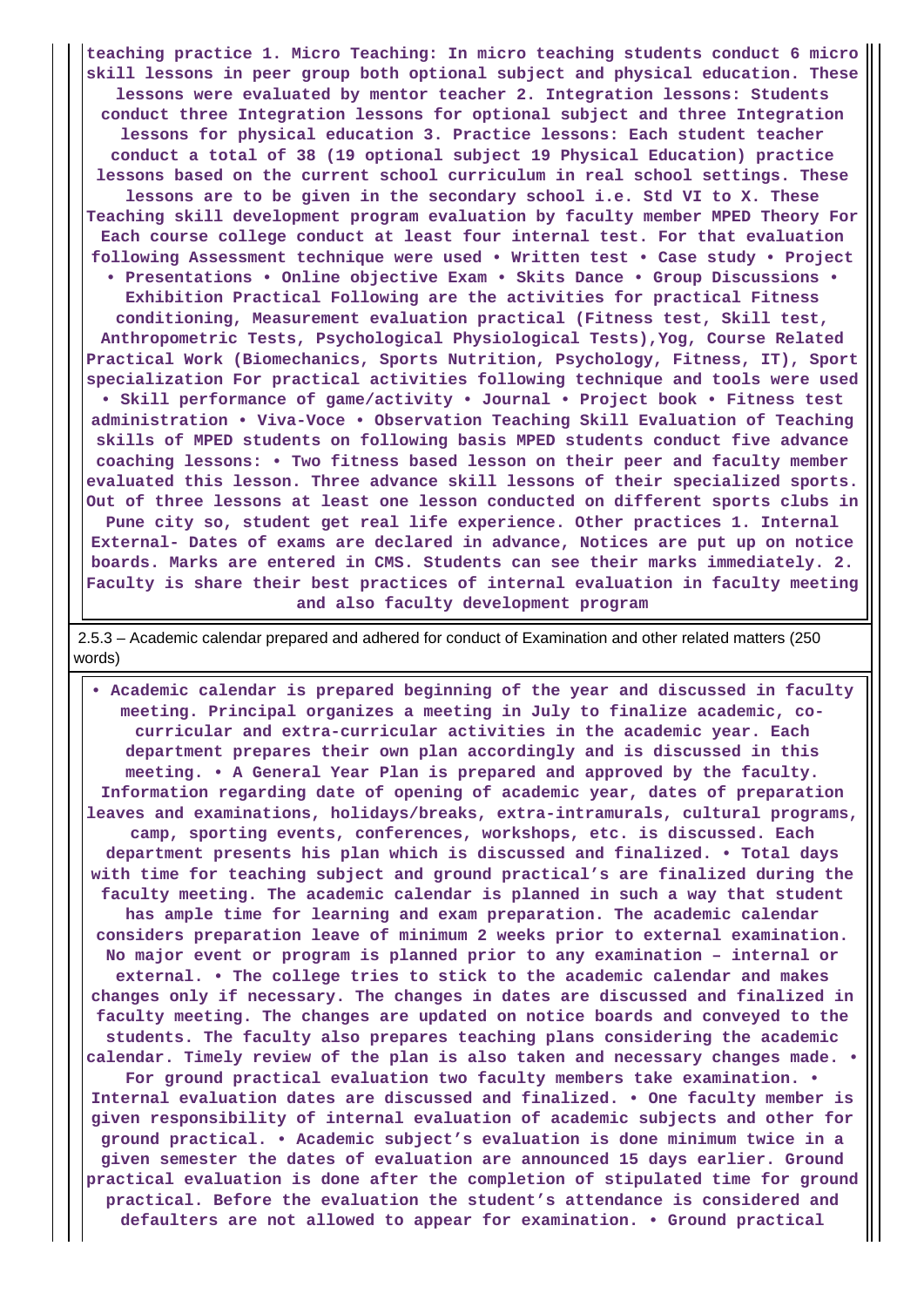**activity is evaluated by two faculty members and academic subject is evaluated by concerned subject faculty member. • Students failing in academic subject are allowed to reappear for the exam once again. • Students, who could not attend examination for some reason, are allowed to reappear for exam.**

## **2.6 – Student Performance and Learning Outcomes**

 2.6.1 – Program outcomes, program specific outcomes and course outcomes for all programs offered by the institution are stated and displayed in website of the institution (to provide the weblink)

 [http://www.agashecollege.org/A.Y.%202020-21/B.P.Ed/BPED%20PO%20&%20CO%202015-20](http://www.agashecollege.org/A.Y.%202020-21/B.P.Ed/BPED%20PO%20&%20CO%202015-20.pdf) [.pdf](http://www.agashecollege.org/A.Y.%202020-21/B.P.Ed/BPED%20PO%20&%20CO%202015-20.pdf)

#### 2.6.2 – Pass percentage of students

| Programme<br>Code | Programme<br>Name | Programme<br>Specialization | Number of<br>students<br>appeared in the<br>final year<br>examination | Number of<br>students passed<br>in final year<br>examination | Pass Percentage |  |  |
|-------------------|-------------------|-----------------------------|-----------------------------------------------------------------------|--------------------------------------------------------------|-----------------|--|--|
| <b>NA</b>         | <b>MPEd</b>       | Physical<br>education       | 16                                                                    | 14                                                           | 87.50           |  |  |
| <b>NA</b>         | <b>BPEd</b>       | Physical<br>education       | 99                                                                    | 99                                                           | 100             |  |  |
| View File         |                   |                             |                                                                       |                                                              |                 |  |  |

## **2.7 – Student Satisfaction Survey**

 2.7.1 – Student Satisfaction Survey (SSS) on overall institutional performance (Institution may design the questionnaire) (results and details be provided as weblink)

<http://www.agashecollege.org/>

## **CRITERION III – RESEARCH, INNOVATIONS AND EXTENSION**

## **3.1 – Resource Mobilization for Research**

3.1.1 – Research funds sanctioned and received from various agencies, industry and other organisations

| Nature of the Project | Duration | Name of the funding<br>agency | Total grant<br>sanctioned | Amount received<br>during the year |  |  |
|-----------------------|----------|-------------------------------|---------------------------|------------------------------------|--|--|
| Total                 |          | NA                            |                           |                                    |  |  |
| View File             |          |                               |                           |                                    |  |  |

## **3.2 – Innovation Ecosystem**

 3.2.1 – Workshops/Seminars Conducted on Intellectual Property Rights (IPR) and Industry-Academia Innovative practices during the year

| Title of workshop/seminar                                                                            |                 |  | Name of the Dept.      |                         |  |                               | Date                    |  |
|------------------------------------------------------------------------------------------------------|-----------------|--|------------------------|-------------------------|--|-------------------------------|-------------------------|--|
| NA                                                                                                   |                 |  | <b>NA</b>              |                         |  |                               | 01/12/2018              |  |
| 3.2.2 - Awards for Innovation won by Institution/Teachers/Research scholars/Students during the year |                 |  |                        |                         |  |                               |                         |  |
| Title of the innovation                                                                              | Name of Awardee |  | <b>Awarding Agency</b> |                         |  | Date of award                 | Category                |  |
| <b>NA</b>                                                                                            | <b>NA</b>       |  |                        | <b>NA</b>               |  | 01/12/2018                    | <b>NA</b>               |  |
|                                                                                                      |                 |  |                        | View File               |  |                               |                         |  |
| 3.2.3 – No. of Incubation centre created, start-ups incubated on campus during the year              |                 |  |                        |                         |  |                               |                         |  |
| Incubation<br>Center                                                                                 | Name            |  | Sponsered By           | Name of the<br>Start-up |  | Nature of Start-<br><b>up</b> | Date of<br>Commencement |  |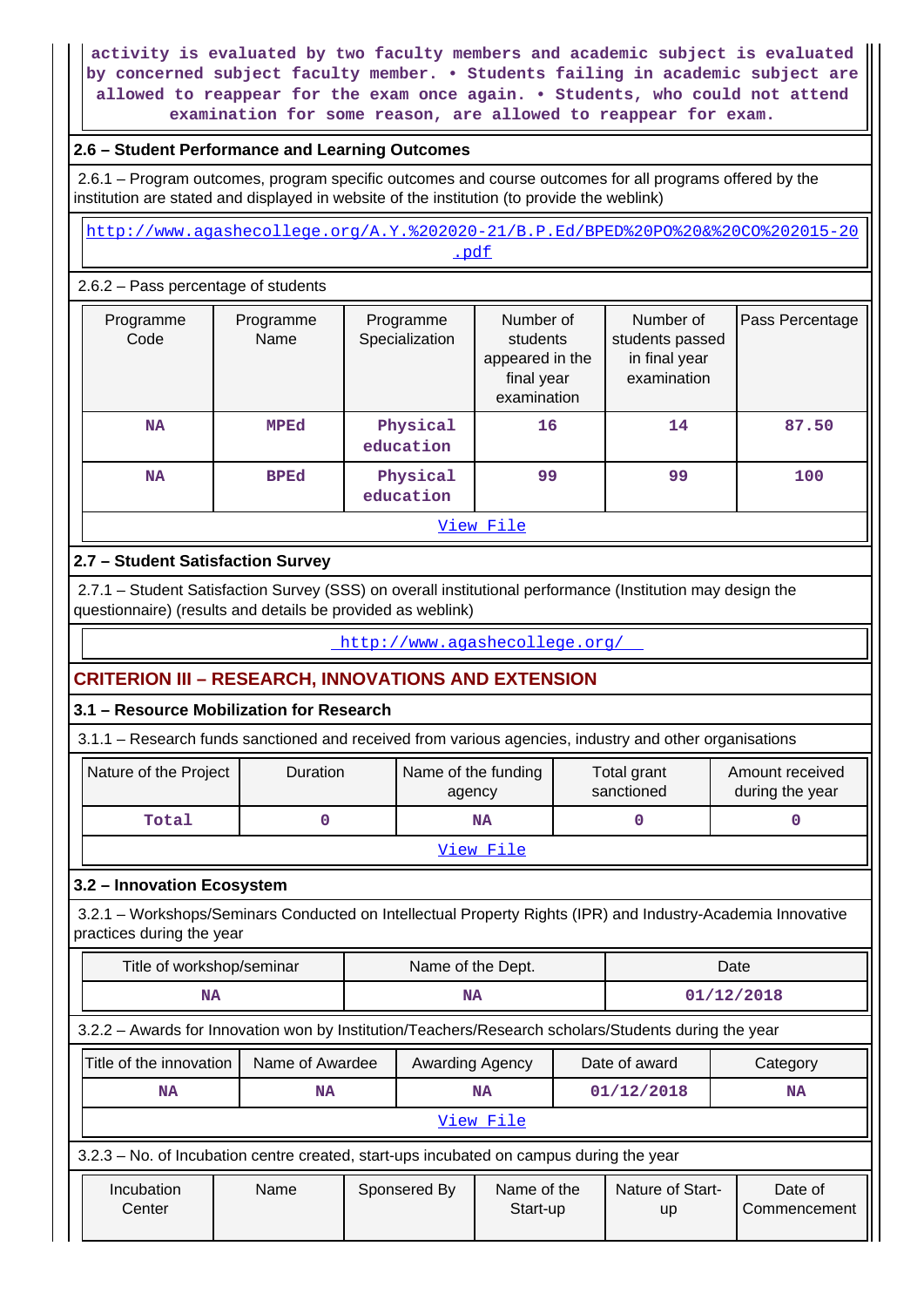| <b>NA</b>                                                                                                                                                  |                        | <b>NA</b>     | <b>NA</b>                  |                        |                         | <b>NA</b>             |                | <b>NA</b>                                                                                                                                                                                                                                                                                                                                                                                                                                                                                                                                                                         |  | 01/12/2018      |  |
|------------------------------------------------------------------------------------------------------------------------------------------------------------|------------------------|---------------|----------------------------|------------------------|-------------------------|-----------------------|----------------|-----------------------------------------------------------------------------------------------------------------------------------------------------------------------------------------------------------------------------------------------------------------------------------------------------------------------------------------------------------------------------------------------------------------------------------------------------------------------------------------------------------------------------------------------------------------------------------|--|-----------------|--|
|                                                                                                                                                            |                        |               |                            |                        | View File               |                       |                |                                                                                                                                                                                                                                                                                                                                                                                                                                                                                                                                                                                   |  |                 |  |
| 3.3 - Research Publications and Awards                                                                                                                     |                        |               |                            |                        |                         |                       |                |                                                                                                                                                                                                                                                                                                                                                                                                                                                                                                                                                                                   |  |                 |  |
| 3.3.1 - Incentive to the teachers who receive recognition/awards                                                                                           |                        |               |                            |                        |                         |                       |                |                                                                                                                                                                                                                                                                                                                                                                                                                                                                                                                                                                                   |  |                 |  |
|                                                                                                                                                            | <b>State</b>           |               |                            | National               |                         |                       |                | International<br>0<br>Number of PhD's Awarded<br>1<br>Average Impact Factor (if<br>any)<br>0<br>6<br>3.3.5 - Bibliometrics of the publications during the last Academic year based on average citation index in Scopus/<br>Number of<br>Institutional<br>affiliation as<br>citations<br>mentioned in<br>excluding self<br>the publication<br>citation<br>Nill<br><b>NA</b><br>3.3.6 - h-Index of the Institutional Publications during the year. (based on Scopus/ Web of science)<br>Number of<br>Institutional<br>citations<br>affiliation as<br>excluding self<br>mentioned in |  |                 |  |
|                                                                                                                                                            | 0                      |               |                            | 0                      |                         |                       |                |                                                                                                                                                                                                                                                                                                                                                                                                                                                                                                                                                                                   |  |                 |  |
| 3.3.2 - Ph. Ds awarded during the year (applicable for PG College, Research Center)                                                                        |                        |               |                            |                        |                         |                       |                |                                                                                                                                                                                                                                                                                                                                                                                                                                                                                                                                                                                   |  |                 |  |
|                                                                                                                                                            | Name of the Department |               |                            |                        |                         |                       |                |                                                                                                                                                                                                                                                                                                                                                                                                                                                                                                                                                                                   |  |                 |  |
|                                                                                                                                                            | Physical Education     |               |                            |                        |                         |                       |                |                                                                                                                                                                                                                                                                                                                                                                                                                                                                                                                                                                                   |  |                 |  |
| 3.3.3 - Research Publications in the Journals notified on UGC website during the year                                                                      |                        |               |                            |                        |                         |                       |                |                                                                                                                                                                                                                                                                                                                                                                                                                                                                                                                                                                                   |  |                 |  |
| <b>Type</b>                                                                                                                                                |                        |               | Department                 |                        |                         | Number of Publication |                |                                                                                                                                                                                                                                                                                                                                                                                                                                                                                                                                                                                   |  |                 |  |
| National                                                                                                                                                   |                        |               | $\mathbf 0$                |                        |                         | 4                     |                |                                                                                                                                                                                                                                                                                                                                                                                                                                                                                                                                                                                   |  |                 |  |
|                                                                                                                                                            |                        |               |                            |                        | View File               |                       |                |                                                                                                                                                                                                                                                                                                                                                                                                                                                                                                                                                                                   |  |                 |  |
| 3.3.4 - Books and Chapters in edited Volumes / Books published, and papers in National/International Conference<br>Proceedings per Teacher during the year |                        |               |                            |                        |                         |                       |                |                                                                                                                                                                                                                                                                                                                                                                                                                                                                                                                                                                                   |  |                 |  |
| Department                                                                                                                                                 |                        |               |                            |                        |                         |                       |                | Number of Publication                                                                                                                                                                                                                                                                                                                                                                                                                                                                                                                                                             |  |                 |  |
|                                                                                                                                                            | Physical Education     |               |                            |                        |                         |                       |                |                                                                                                                                                                                                                                                                                                                                                                                                                                                                                                                                                                                   |  |                 |  |
|                                                                                                                                                            |                        |               |                            |                        | View File               |                       |                |                                                                                                                                                                                                                                                                                                                                                                                                                                                                                                                                                                                   |  |                 |  |
| Web of Science or PubMed/ Indian Citation Index                                                                                                            |                        |               |                            |                        |                         |                       |                |                                                                                                                                                                                                                                                                                                                                                                                                                                                                                                                                                                                   |  |                 |  |
| Title of the<br>Paper                                                                                                                                      | Name of<br>Author      |               | Title of journal           | Year of<br>publication |                         | <b>Citation Index</b> |                |                                                                                                                                                                                                                                                                                                                                                                                                                                                                                                                                                                                   |  |                 |  |
| NA                                                                                                                                                         | <b>NA</b>              |               | <b>NA</b>                  |                        | 2017                    | $\mathbf 0$           |                |                                                                                                                                                                                                                                                                                                                                                                                                                                                                                                                                                                                   |  |                 |  |
|                                                                                                                                                            |                        |               |                            |                        | View File               |                       |                |                                                                                                                                                                                                                                                                                                                                                                                                                                                                                                                                                                                   |  |                 |  |
|                                                                                                                                                            |                        |               |                            |                        |                         |                       |                |                                                                                                                                                                                                                                                                                                                                                                                                                                                                                                                                                                                   |  |                 |  |
| Title of the<br>Paper                                                                                                                                      | Name of<br>Author      |               | Title of journal           | Year of<br>publication |                         | h-index               |                | citation                                                                                                                                                                                                                                                                                                                                                                                                                                                                                                                                                                          |  | the publication |  |
| NA                                                                                                                                                         | <b>NA</b>              |               | <b>NA</b>                  |                        | 2018                    | Nill                  |                | Nill                                                                                                                                                                                                                                                                                                                                                                                                                                                                                                                                                                              |  | <b>NA</b>       |  |
|                                                                                                                                                            |                        |               |                            |                        | View File               |                       |                |                                                                                                                                                                                                                                                                                                                                                                                                                                                                                                                                                                                   |  |                 |  |
| 3.3.7 - Faculty participation in Seminars/Conferences and Symposia during the year:                                                                        |                        |               |                            |                        |                         |                       |                |                                                                                                                                                                                                                                                                                                                                                                                                                                                                                                                                                                                   |  |                 |  |
| Number of Faculty                                                                                                                                          |                        | International |                            | National               |                         |                       | <b>State</b>   |                                                                                                                                                                                                                                                                                                                                                                                                                                                                                                                                                                                   |  | Local           |  |
| Attended/Semi<br>nars/Workshops                                                                                                                            |                        | Nill          |                            |                        | 1                       |                       | 12             |                                                                                                                                                                                                                                                                                                                                                                                                                                                                                                                                                                                   |  | <b>Nill</b>     |  |
| Resource<br>persons                                                                                                                                        |                        | Nill          |                            |                        | $\overline{\mathbf{2}}$ |                       | $\overline{2}$ | <b>Nill</b>                                                                                                                                                                                                                                                                                                                                                                                                                                                                                                                                                                       |  |                 |  |
|                                                                                                                                                            |                        |               |                            |                        | View File               |                       |                |                                                                                                                                                                                                                                                                                                                                                                                                                                                                                                                                                                                   |  |                 |  |
|                                                                                                                                                            |                        |               | 3.4 - Extension Activities |                        |                         |                       |                |                                                                                                                                                                                                                                                                                                                                                                                                                                                                                                                                                                                   |  |                 |  |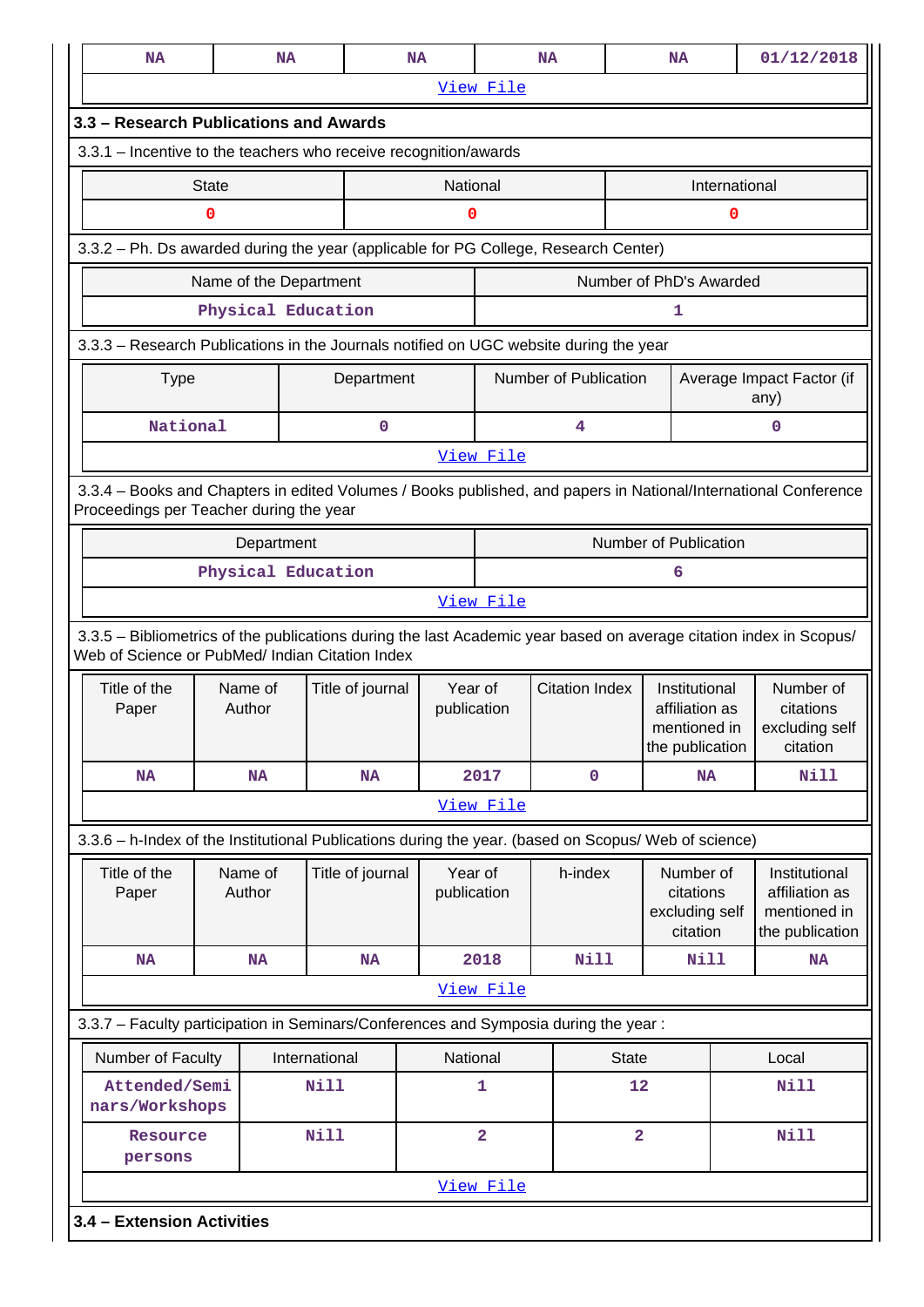3.4.1 – Number of extension and outreach programmes conducted in collaboration with industry, community and Non- Government Organisations through NSS/NCC/Red cross/Youth Red Cross (YRC) etc., during the year Title of the activities | Organising unit/agency/ collaborating agency Number of teachers participated in such activities Number of students participated in such activities  **Fitness Awareness Program NSS** 3 72 [View File](https://assessmentonline.naac.gov.in/public/Postacc/Extension/5291_Extension_1584607997.xlsx) 3.4.2 – Awards and recognition received for extension activities from Government and other recognized bodies during the year Name of the activity  $\begin{array}{|c|c|c|c|c|c|}\n\hline\n\text{Award} & \text{Award} & \text{Award} \\
\text{Award} & \text{Bodies} & \text{Number of students}\n\end{array}$ **Benefited NA NA NA Nill** [View File](https://assessmentonline.naac.gov.in/public/Postacc/Awards_for_extension/5291_Awards_for_extension_1584608093.xlsx) 3.4.3 – Students participating in extension activities with Government Organisations, Non-Government Organisations and programmes such as Swachh Bharat, Aids Awareness, Gender Issue, etc. during the year Name of the scheme  $\sqrt{\frac{1}{1-\frac{1}{1-\frac{1}{1-\frac{1}{1-\frac{1}{1-\frac{1}{1-\frac{1}{1-\frac{1}{1-\frac{1}{1-\frac{1}{1-\frac{1}{1-\frac{1}{1-\frac{1}{1-\frac{1}{1-\frac{1}{1-\frac{1}{1-\frac{1}{1-\frac{1}{1-\frac{1}{1-\frac{1}{1-\frac{1}{1-\frac{1}{1-\frac{1}{1-\frac{1}{1-\frac{1}{1-\frac{1}{1-\frac{1}{1-\frac{1}{1-\frac{1}{1-\frac{1}{1-\frac{1}{1-\frac{1}{1-\frac{1}{1-\$ cy/collaborating agency Name of the activity  $\vert$  Number of teachers participated in such activites Number of students participated in such activites  **Marathon Officiating Pune Marathon Trust Pune International Marathon 1 400** [View File](https://assessmentonline.naac.gov.in/public/Postacc/Students_in_extension/5291_Students_in_extension_1584608309.xlsx) **3.5 – Collaborations** 3.5.1 – Number of Collaborative activities for research, faculty exchange, student exchange during the year Nature of activity  $\parallel$  Participant Source of financial support | Duration  **NA 0 NA 0** [View File](https://assessmentonline.naac.gov.in/public/Postacc/Collab_activities/5291_Collab_activities_1584608337.xlsx) 3.5.2 – Linkages with institutions/industries for internship, on-the- job training, project work, sharing of research facilities etc. during the year Nature of linkage  $\parallel$  Title of the linkage Name of the partnering institution/ industry /research lab with contact details Duration From | Duration To | Participant  **School Internship Physical Education Teaching M.M.s Damle Prashala 02/01/2018 17/02/2018 70** [View File](https://assessmentonline.naac.gov.in/public/Postacc/Linkages/5291_Linkages_1609133474.xlsx) 3.5.3 – MoUs signed with institutions of national, international importance, other universities, industries, corporate houses etc. during the year Organisation | Date of MoU signed | Purpose/Activities | Number of students/teachers participated under MoUs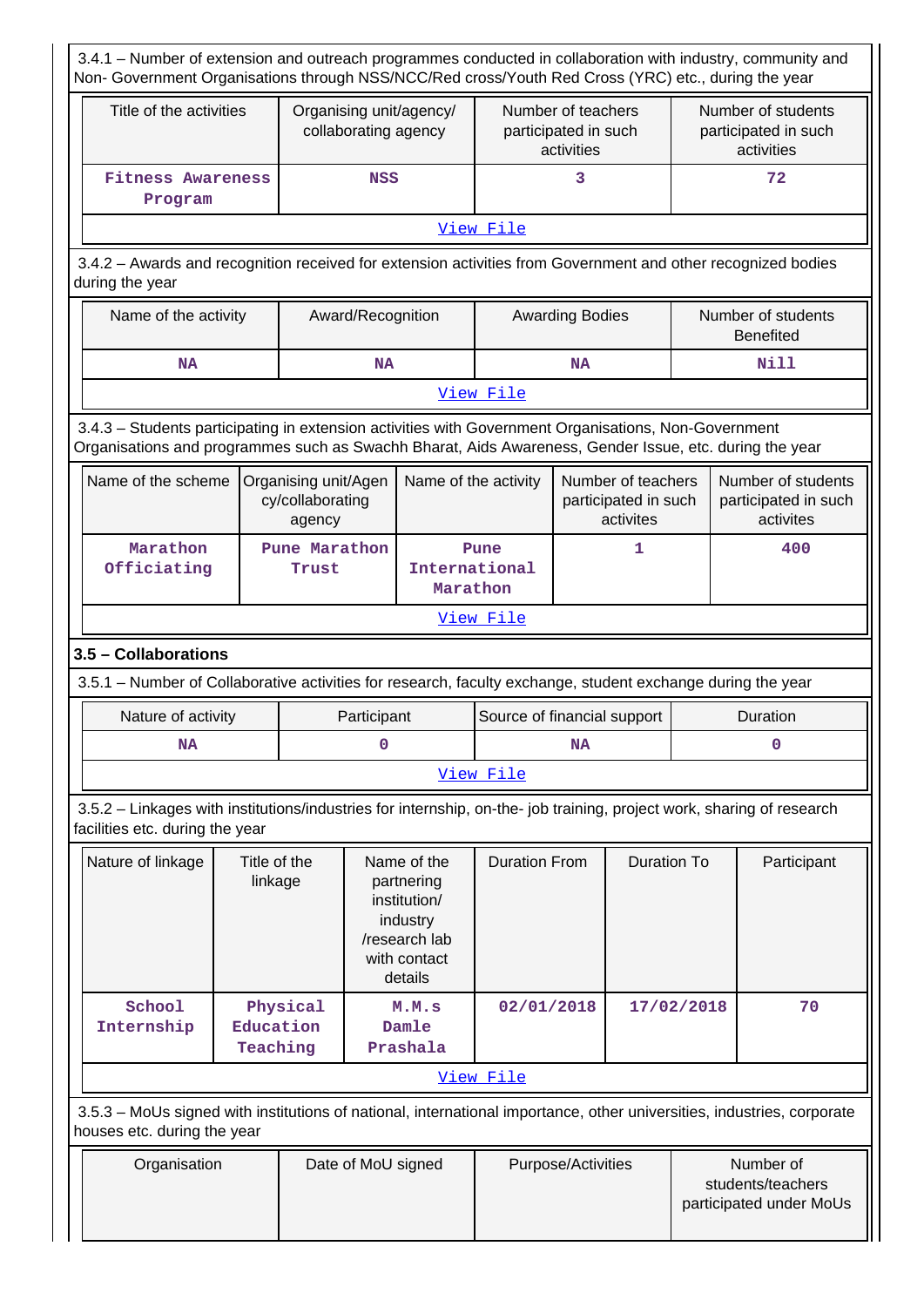| <b>NA</b>                                                                                                                                                                                                                                               | 01/12/2018                                                                                  |             |                    |  |                            |                     |                                                     | <b>NA</b>                      |                         |                                    |                                                   | <b>Nill</b> |               |
|---------------------------------------------------------------------------------------------------------------------------------------------------------------------------------------------------------------------------------------------------------|---------------------------------------------------------------------------------------------|-------------|--------------------|--|----------------------------|---------------------|-----------------------------------------------------|--------------------------------|-------------------------|------------------------------------|---------------------------------------------------|-------------|---------------|
|                                                                                                                                                                                                                                                         |                                                                                             |             |                    |  |                            | View File           |                                                     |                                |                         |                                    |                                                   |             |               |
| <b>CRITERION IV - INFRASTRUCTURE AND LEARNING RESOURCES</b>                                                                                                                                                                                             |                                                                                             |             |                    |  |                            |                     |                                                     |                                |                         |                                    |                                                   |             |               |
| 4.1 - Physical Facilities                                                                                                                                                                                                                               |                                                                                             |             |                    |  |                            |                     |                                                     |                                |                         |                                    |                                                   |             |               |
|                                                                                                                                                                                                                                                         | 4.1.1 - Budget allocation, excluding salary for infrastructure augmentation during the year |             |                    |  |                            |                     |                                                     |                                |                         |                                    |                                                   |             |               |
| Budget allocated for infrastructure augmentation                                                                                                                                                                                                        |                                                                                             |             |                    |  |                            |                     | Budget utilized for infrastructure development      |                                |                         |                                    |                                                   |             |               |
|                                                                                                                                                                                                                                                         |                                                                                             | 0           |                    |  |                            |                     |                                                     |                                |                         | $\mathbf 0$                        |                                                   |             |               |
| 4.1.2 - Details of augmentation in infrastructure facilities during the year                                                                                                                                                                            |                                                                                             |             |                    |  |                            |                     |                                                     |                                |                         |                                    |                                                   |             |               |
|                                                                                                                                                                                                                                                         | <b>Facilities</b>                                                                           |             |                    |  |                            |                     |                                                     | <b>Existing or Newly Added</b> |                         |                                    |                                                   |             |               |
|                                                                                                                                                                                                                                                         | Campus Area                                                                                 |             |                    |  |                            |                     |                                                     |                                | Existing                |                                    |                                                   |             |               |
|                                                                                                                                                                                                                                                         |                                                                                             |             |                    |  |                            | View File           |                                                     |                                |                         |                                    |                                                   |             |               |
| 4.2 - Library as a Learning Resource<br>4.2.1 - Library is automated {Integrated Library Management System (ILMS)}                                                                                                                                      |                                                                                             |             |                    |  |                            |                     |                                                     |                                |                         |                                    |                                                   |             |               |
|                                                                                                                                                                                                                                                         |                                                                                             |             |                    |  |                            |                     |                                                     |                                |                         |                                    |                                                   |             |               |
| software                                                                                                                                                                                                                                                | Name of the ILMS<br>Nature of automation (fully<br>or patially)                             |             |                    |  |                            |                     |                                                     | Version                        |                         | Year of automation                 |                                                   |             |               |
| sleam                                                                                                                                                                                                                                                   | Partially                                                                                   |             |                    |  |                            |                     |                                                     | 2.00                           |                         | 2020                               |                                                   |             |               |
| 4.2.2 - Library Services                                                                                                                                                                                                                                |                                                                                             |             |                    |  |                            |                     |                                                     |                                |                         |                                    |                                                   |             |               |
| Library<br>Existing<br>Service Type                                                                                                                                                                                                                     |                                                                                             |             |                    |  | Newly Added                |                     |                                                     |                                |                         | Total                              |                                                   |             |               |
| Reference<br><b>Books</b>                                                                                                                                                                                                                               | 11565                                                                                       |             | 2676648            |  |                            | 121                 |                                                     | 58847                          |                         | 11686                              |                                                   |             | 2735495       |
|                                                                                                                                                                                                                                                         |                                                                                             |             |                    |  |                            | View File           |                                                     |                                |                         |                                    |                                                   |             |               |
| 4.2.3 – E-content developed by teachers such as: e-PG- Pathshala, CEC (under e-PG- Pathshala CEC (Under<br>Graduate) SWAYAM other MOOCs platform NPTEL/NMEICT/any other Government initiatives & institutional<br>(Learning Management System (LMS) etc |                                                                                             |             |                    |  |                            |                     |                                                     |                                |                         |                                    |                                                   |             |               |
| Name of the Teacher                                                                                                                                                                                                                                     |                                                                                             |             | Name of the Module |  |                            |                     | Platform on which module<br>is developed<br>content |                                |                         |                                    |                                                   |             |               |
| <b>NA</b>                                                                                                                                                                                                                                               |                                                                                             | $\mathbf 0$ |                    |  |                            | <b>NA</b>           |                                                     |                                |                         | Date of launching e-<br>01/12/2018 |                                                   |             |               |
|                                                                                                                                                                                                                                                         |                                                                                             |             |                    |  |                            | View File           |                                                     |                                |                         |                                    |                                                   |             |               |
| 4.3 - IT Infrastructure                                                                                                                                                                                                                                 |                                                                                             |             |                    |  |                            |                     |                                                     |                                |                         |                                    |                                                   |             |               |
| 4.3.1 - Technology Upgradation (overall)                                                                                                                                                                                                                |                                                                                             |             |                    |  |                            |                     |                                                     |                                |                         |                                    |                                                   |             |               |
| <b>Type</b><br><b>Total Co</b><br>mputers                                                                                                                                                                                                               | Computer<br>Lab                                                                             |             | Internet           |  | <b>Browsing</b><br>centers | Computer<br>Centers |                                                     | Office                         | Departme<br>nts         |                                    | Available<br><b>Bandwidt</b><br>h (MBPS/<br>GBPS) |             | <b>Others</b> |
| Existin<br>16<br>g                                                                                                                                                                                                                                      | 1                                                                                           |             | 1                  |  | 2                          | $\mathbf 0$         |                                                     | 4                              | $\mathbf{2}$            |                                    | $\overline{\mathbf{2}}$                           |             | $\mathbf 0$   |
| Added<br>$\mathbf 0$                                                                                                                                                                                                                                    | $\mathbf 0$<br>$\mathbf{0}$<br>$\mathbf 0$                                                  |             |                    |  |                            | $\mathbf 0$         |                                                     | $\mathbf 0$                    | $\mathbf 0$             | $\mathbf 0$<br>$\mathbf 0$         |                                                   |             |               |
| 16<br>Total                                                                                                                                                                                                                                             | 1                                                                                           |             | 1                  |  | $\mathbf{2}$               | $\mathbf 0$         |                                                     | $\overline{\mathbf{4}}$        | $\overline{\mathbf{2}}$ |                                    | $\overline{\mathbf{2}}$                           |             | $\mathbf 0$   |
| 4.3.2 – Bandwidth available of internet connection in the Institution (Leased line)                                                                                                                                                                     |                                                                                             |             |                    |  |                            |                     |                                                     |                                |                         |                                    |                                                   |             |               |
|                                                                                                                                                                                                                                                         |                                                                                             |             |                    |  |                            | 2 MBPS/ GBPS        |                                                     |                                |                         |                                    |                                                   |             |               |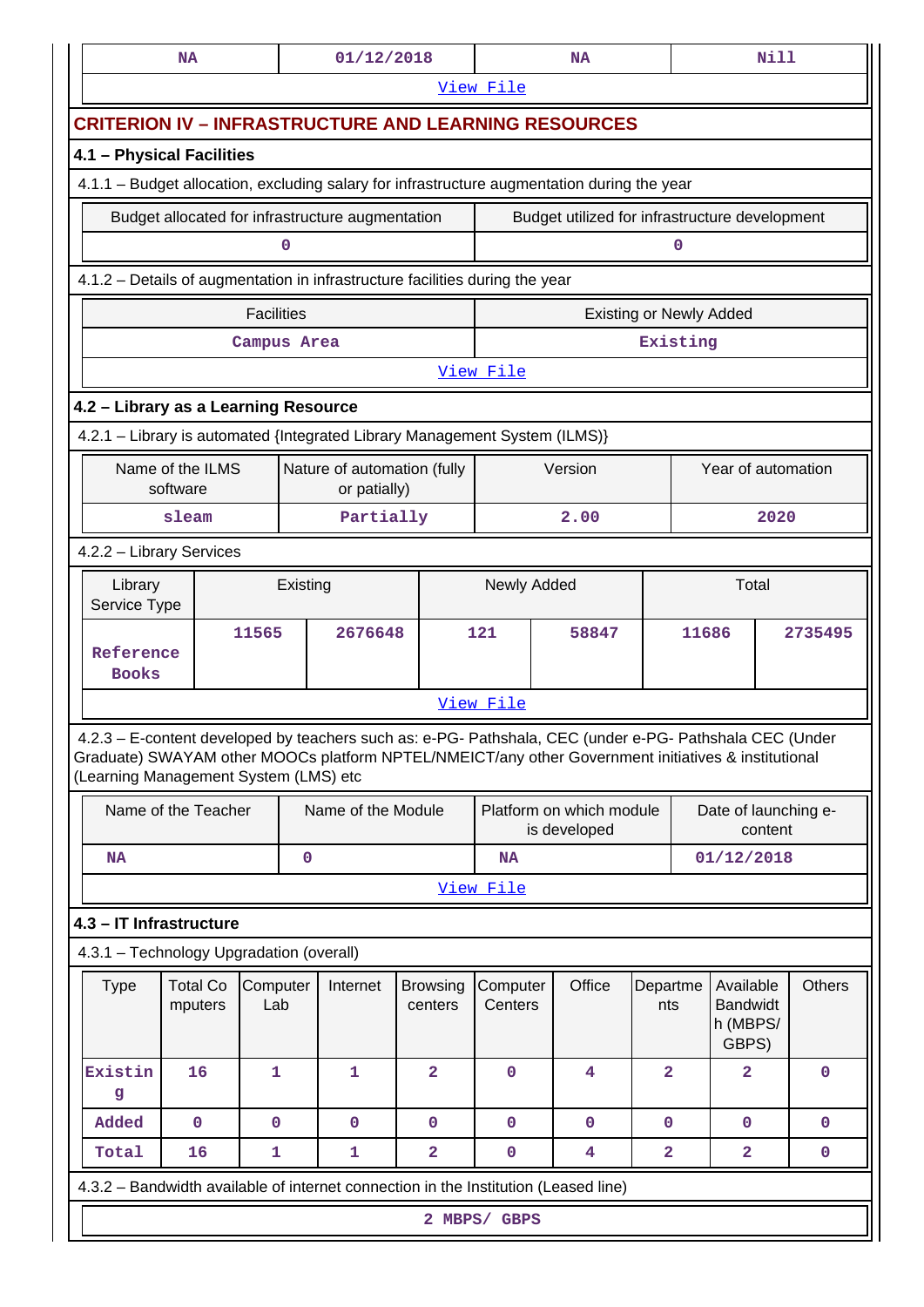|                                                                                                                                                    | Name of the e-content development facility                                                                                                                                                                                                                               | Provide the link of the videos and media centre and<br>recording facility |                                                                |  |  |  |  |
|----------------------------------------------------------------------------------------------------------------------------------------------------|--------------------------------------------------------------------------------------------------------------------------------------------------------------------------------------------------------------------------------------------------------------------------|---------------------------------------------------------------------------|----------------------------------------------------------------|--|--|--|--|
|                                                                                                                                                    | <b>NA</b>                                                                                                                                                                                                                                                                |                                                                           | http://www.agashecollege.org/                                  |  |  |  |  |
| 4.4 - Maintenance of Campus Infrastructure                                                                                                         |                                                                                                                                                                                                                                                                          |                                                                           |                                                                |  |  |  |  |
| 4.4.1 – Expenditure incurred on maintenance of physical facilities and academic support facilities, excluding salary<br>component, during the year |                                                                                                                                                                                                                                                                          |                                                                           |                                                                |  |  |  |  |
| Assigned Budget on<br>academic facilities                                                                                                          | Expenditure incurred on<br>maintenance of academic<br>facilities                                                                                                                                                                                                         | Assigned budget on<br>physical facilities                                 | Expenditure incurredon<br>maintenance of physical<br>facilites |  |  |  |  |
| n                                                                                                                                                  |                                                                                                                                                                                                                                                                          | n                                                                         |                                                                |  |  |  |  |
|                                                                                                                                                    | 4.4.2 - Procedures and policies for maintaining and utilizing physical, academic and support facilities - laboratory,<br>library, sports complex, computers, classrooms etc. (maximum 500 words) (information to be available in<br>institutional Website, provide link) |                                                                           |                                                                |  |  |  |  |

 **• The lab has to be used during lab timings and students are supposed to take prior permissions (from teaching staff) to use Computer Lab. • Lab Timings: 10:00 am to 5:00 pm • SOP's are notified in the computer lab, which is visible to anybody entering in the computer lab Note: Students are allowed to use the computer lab for educational purpose beyond lab timings but need to take prior permission from teaching staff. Library rules • All the students of CACPE are the members of the Institutional Library. • All the UG and PG Faculty of CACPE, non–teaching staff of CACPE are the members of the library. • One book against producing one Reader's ticket could be borrowed for a period of 15 days from the date of issue. • Only 1 book will be issued on 1 card. Each student will get maximum 3 books. • Exchange of cards is strictly prohibited. • Students will not be allowed to take books home without Library Card • CD/ periodicals /Thesis will be issued only for Reading Hall. • Student can get one Additional Borrower's Ticket by depositing the additional deposit amount of Rs:-100/- • Library Borrower's Ticket is not transferable. • Fine of Rs.5/-per day will be charged if the documents (books) are not returned on due date. • In case borrowers fail to replace a lost or damaged book within a month from the due date of its return, he/she shall pay to the library 5 times of the book. • Master 2nd years student can issue only master degree thesis for period of 15 days. Failing to return the thesis after 15 days the student will be charged a fine of Rs.10/-per day. • A borrower shall replace a book if it is lost while in custody. • A person losing or damaging Library books repeatedly shall be debarred from using the library. • All readers are required to maintain the perfect silence and Discipline in the Library. • The same book may be re-issued 2 times, if it is not in demand. Loss of Reader's Ticket/Identity cards should be immediately reported to the Librarian. • A duplicate thereof ,shall be issued after payment of Rs:-100/- • The users of Library must return all the Library books and other documents borrowed by them and cleared all Library dues before Year end. Store Room Store room consists of sports material to be used for practical's, intramurals and field practical lessons • All sports related material is issued to college students only. • Equipment issued should be used solely for field activities only. • Equipment issued for lessons should be taken on students name and entry should be maintained in the store register and returned after completion of lesson. • No equipment will be issued for personal use. • Any damaged to the equipment's will be responsibility of the students and will be recovered from their deposit money.**

<http://www.agashecollege.org/infrastructure.html>

**CRITERION V – STUDENT SUPPORT AND PROGRESSION**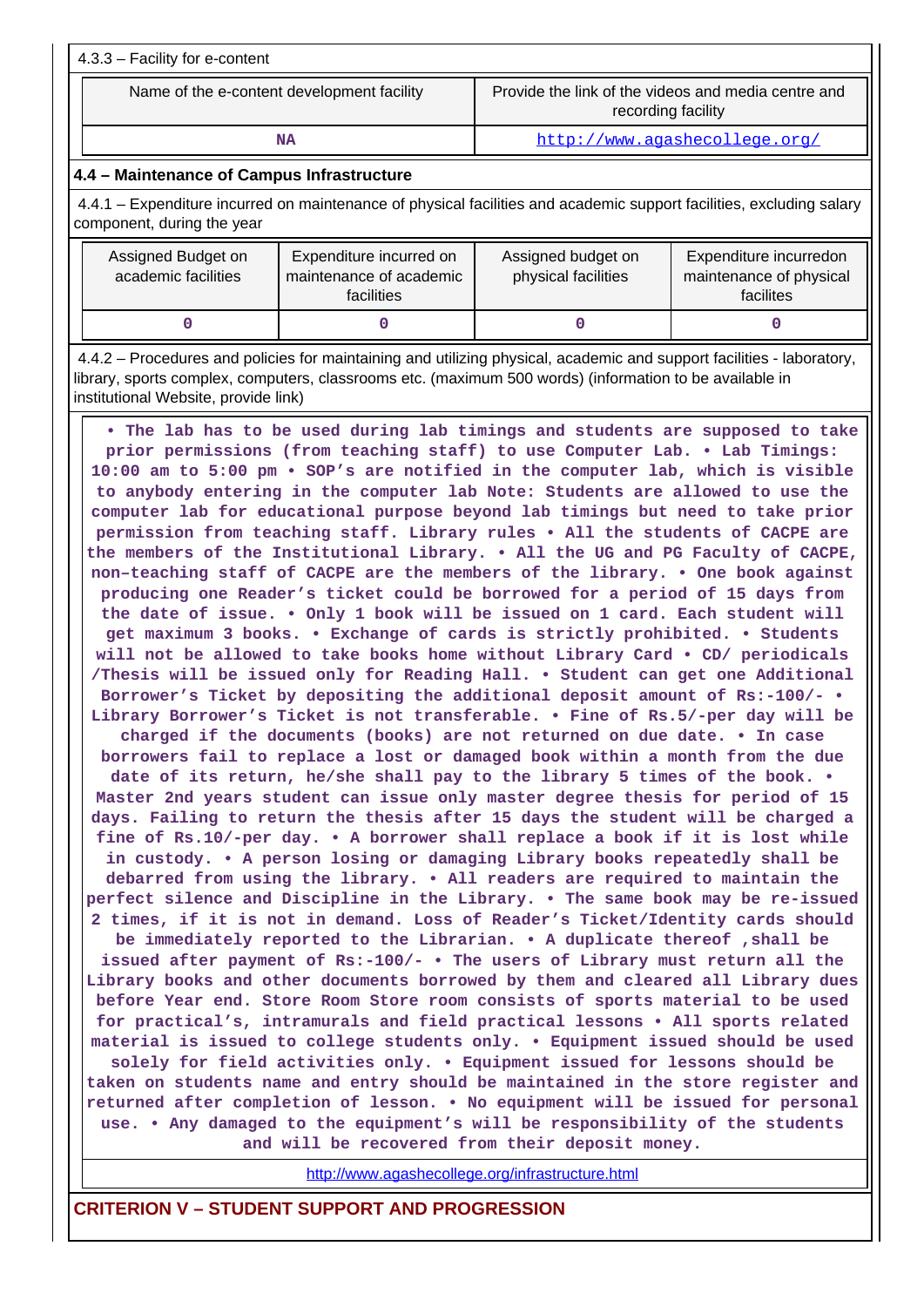|                                            | 5.1 - Student Support                                                                                                                                                                                           |                                       |                             |                                                                                                                |                                                                             |                                                                           |                                                |                              |  |  |
|--------------------------------------------|-----------------------------------------------------------------------------------------------------------------------------------------------------------------------------------------------------------------|---------------------------------------|-----------------------------|----------------------------------------------------------------------------------------------------------------|-----------------------------------------------------------------------------|---------------------------------------------------------------------------|------------------------------------------------|------------------------------|--|--|
| 5.1.1 - Scholarships and Financial Support |                                                                                                                                                                                                                 |                                       |                             |                                                                                                                |                                                                             |                                                                           |                                                |                              |  |  |
|                                            |                                                                                                                                                                                                                 |                                       |                             | Name/Title of the scheme                                                                                       | Number of students                                                          |                                                                           |                                                | Amount in Rupees             |  |  |
|                                            | Financial Support<br>from institution                                                                                                                                                                           |                                       |                             | <b>NA</b>                                                                                                      | 0                                                                           |                                                                           |                                                | 0                            |  |  |
|                                            | Financial Support<br>from Other Sources                                                                                                                                                                         |                                       |                             |                                                                                                                |                                                                             |                                                                           |                                                |                              |  |  |
|                                            | a) National                                                                                                                                                                                                     |                                       | <b>NA</b>                   | Nill                                                                                                           |                                                                             |                                                                           | 0                                              |                              |  |  |
|                                            | b) International                                                                                                                                                                                                |                                       |                             | <b>NA</b>                                                                                                      | Nill                                                                        |                                                                           |                                                | 0                            |  |  |
|                                            |                                                                                                                                                                                                                 |                                       |                             |                                                                                                                | View File                                                                   |                                                                           |                                                |                              |  |  |
|                                            | 5.1.2 - Number of capability enhancement and development schemes such as Soft skill development, Remedial<br>coaching, Language lab, Bridge courses, Yoga, Meditation, Personal Counselling and Mentoring etc., |                                       |                             |                                                                                                                |                                                                             |                                                                           |                                                |                              |  |  |
|                                            | Name of the capability<br>enhancement scheme                                                                                                                                                                    |                                       |                             | Date of implemetation                                                                                          | Number of students<br>enrolled                                              |                                                                           |                                                | Agencies involved            |  |  |
|                                            | <b>NA</b>                                                                                                                                                                                                       |                                       |                             | 01/12/2018                                                                                                     | Nill                                                                        |                                                                           | <b>NA</b>                                      |                              |  |  |
|                                            |                                                                                                                                                                                                                 |                                       |                             |                                                                                                                | View File                                                                   |                                                                           |                                                |                              |  |  |
|                                            | 5.1.3 - Students benefited by guidance for competitive examinations and career counselling offered by the<br>institution during the year                                                                        |                                       |                             |                                                                                                                |                                                                             |                                                                           |                                                |                              |  |  |
|                                            | Year                                                                                                                                                                                                            | Name of the<br>scheme                 |                             | Number of<br>benefited<br>students for<br>competitive<br>examination                                           | Number of<br>benefited<br>students by<br>career<br>counseling<br>activities | Number of<br>Number of<br>students who<br>have passedin<br>the comp. exam |                                                | studentsp placed             |  |  |
|                                            | 2017                                                                                                                                                                                                            | <b>NA</b>                             |                             | <b>Nill</b>                                                                                                    | Nill                                                                        |                                                                           | <b>Nill</b>                                    | <b>Nill</b>                  |  |  |
|                                            |                                                                                                                                                                                                                 |                                       |                             |                                                                                                                | <u>View File</u>                                                            |                                                                           |                                                |                              |  |  |
|                                            | harassment and ragging cases during the year                                                                                                                                                                    |                                       |                             | 5.1.4 – Institutional mechanism for transparency, timely redressal of student grievances, Prevention of sexual |                                                                             |                                                                           |                                                |                              |  |  |
|                                            | Total grievances received                                                                                                                                                                                       |                                       |                             | Number of grievances redressed                                                                                 |                                                                             |                                                                           | Avg. number of days for grievance<br>redressal |                              |  |  |
|                                            |                                                                                                                                                                                                                 | Nill                                  |                             |                                                                                                                | <b>Nill</b>                                                                 |                                                                           | <b>Nill</b>                                    |                              |  |  |
|                                            | 5.2 - Student Progression                                                                                                                                                                                       |                                       |                             |                                                                                                                |                                                                             |                                                                           |                                                |                              |  |  |
|                                            | 5.2.1 - Details of campus placement during the year                                                                                                                                                             |                                       |                             |                                                                                                                |                                                                             |                                                                           |                                                |                              |  |  |
|                                            |                                                                                                                                                                                                                 | On campus                             |                             |                                                                                                                |                                                                             | Off campus                                                                |                                                |                              |  |  |
|                                            | Nameof<br>organizations<br>visited                                                                                                                                                                              | Number of<br>students<br>participated |                             | Number of<br>stduents placed                                                                                   | Nameof<br>organizations<br>visited                                          | Number of<br>students<br>participated                                     |                                                | Number of<br>stduents placed |  |  |
|                                            | <b>NA</b>                                                                                                                                                                                                       | <b>Nill</b>                           |                             | <b>Nill</b>                                                                                                    | <b>NA</b>                                                                   |                                                                           | <b>Nill</b>                                    | Nill                         |  |  |
|                                            |                                                                                                                                                                                                                 |                                       |                             |                                                                                                                | View File                                                                   |                                                                           |                                                |                              |  |  |
|                                            |                                                                                                                                                                                                                 |                                       |                             | 5.2.2 - Student progression to higher education in percentage during the year                                  |                                                                             |                                                                           |                                                |                              |  |  |
|                                            | Year<br>Number of<br>students<br>enrolling into<br>higher education                                                                                                                                             |                                       | Programme<br>graduated from | Depratment<br>graduated from                                                                                   | Name of<br>institution joined                                               |                                                                           | Name of<br>programme<br>admitted to            |                              |  |  |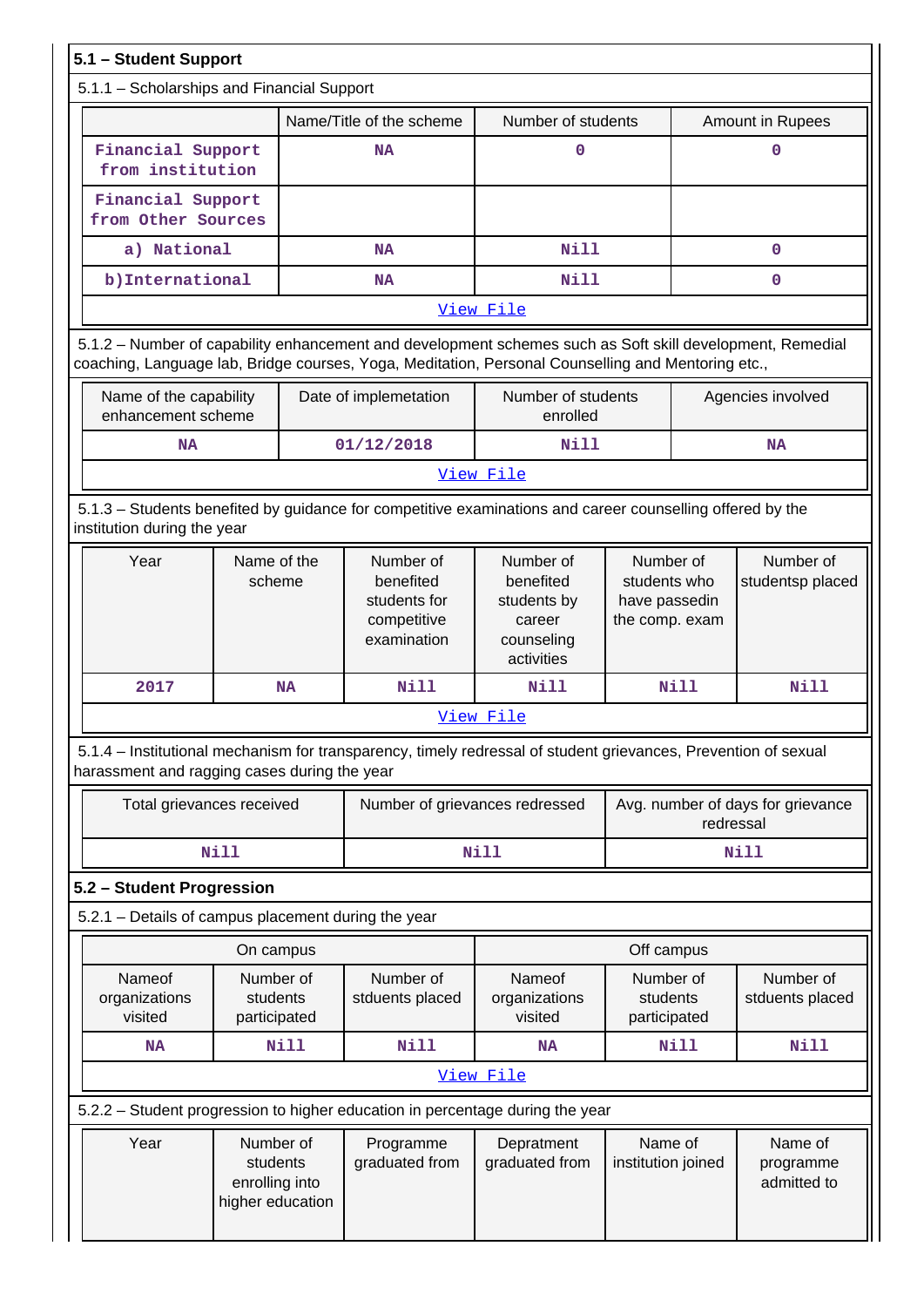| 2018                                                                                                                                                                                   | 27                                                                                                                                                                             |  | <b>BPEd</b>               |                                   |             | Chandrashe<br>khar Agashe<br>College of<br>Physical<br>Education |  | Chandrashe<br>khar Agashe<br>College of<br>Physical<br>Education | <b>MPEd</b>                                                                                                        |
|----------------------------------------------------------------------------------------------------------------------------------------------------------------------------------------|--------------------------------------------------------------------------------------------------------------------------------------------------------------------------------|--|---------------------------|-----------------------------------|-------------|------------------------------------------------------------------|--|------------------------------------------------------------------|--------------------------------------------------------------------------------------------------------------------|
|                                                                                                                                                                                        |                                                                                                                                                                                |  |                           |                                   | View File   |                                                                  |  |                                                                  |                                                                                                                    |
| 5.2.3 - Students qualifying in state/ national/ international level examinations during the year<br>(eg:NET/SET/SLET/GATE/GMAT/CAT/GRE/TOFEL/Civil Services/State Government Services) |                                                                                                                                                                                |  |                           |                                   |             |                                                                  |  |                                                                  |                                                                                                                    |
|                                                                                                                                                                                        | Items                                                                                                                                                                          |  |                           |                                   |             |                                                                  |  | Number of students selected/ qualifying                          |                                                                                                                    |
|                                                                                                                                                                                        | <b>SET</b>                                                                                                                                                                     |  |                           |                                   |             |                                                                  |  | 9                                                                |                                                                                                                    |
|                                                                                                                                                                                        | View File                                                                                                                                                                      |  |                           |                                   |             |                                                                  |  |                                                                  |                                                                                                                    |
| 5.2.4 - Sports and cultural activities / competitions organised at the institution level during the year                                                                               |                                                                                                                                                                                |  |                           |                                   |             |                                                                  |  |                                                                  |                                                                                                                    |
|                                                                                                                                                                                        | Activity<br>Level                                                                                                                                                              |  |                           |                                   |             |                                                                  |  | <b>Number of Participants</b>                                    |                                                                                                                    |
|                                                                                                                                                                                        | Basketball competitions<br>9                                                                                                                                                   |  |                           |                                   | Inter Zonal |                                                                  |  |                                                                  | 48                                                                                                                 |
|                                                                                                                                                                                        |                                                                                                                                                                                |  |                           |                                   | View File   |                                                                  |  |                                                                  |                                                                                                                    |
| 5.3 - Student Participation and Activities                                                                                                                                             |                                                                                                                                                                                |  |                           |                                   |             |                                                                  |  |                                                                  |                                                                                                                    |
|                                                                                                                                                                                        | 5.3.1 - Number of awards/medals for outstanding performance in sports/cultural activities at national/international<br>level (award for a team event should be counted as one) |  |                           |                                   |             |                                                                  |  |                                                                  |                                                                                                                    |
| Year                                                                                                                                                                                   | Name of the<br>award/medal                                                                                                                                                     |  | National/<br>Internaional | Number of<br>awards for<br>Sports |             | Number of<br>awards for<br>Cultural                              |  | Student ID<br>number                                             | Name of the<br>student                                                                                             |
| 2018                                                                                                                                                                                   | National                                                                                                                                                                       |  | National                  |                                   | 8           | Nill                                                             |  | 1044                                                             | Manasi<br>Patankar                                                                                                 |
|                                                                                                                                                                                        |                                                                                                                                                                                |  |                           |                                   | View File   |                                                                  |  |                                                                  |                                                                                                                    |
| the institution (maximum 500 words)                                                                                                                                                    |                                                                                                                                                                                |  |                           |                                   |             |                                                                  |  |                                                                  | 5.3.2 - Activity of Student Council & representation of students on academic & administrative bodies/committees of |
|                                                                                                                                                                                        |                                                                                                                                                                                |  |                           | <b>NA</b>                         |             |                                                                  |  |                                                                  |                                                                                                                    |
| 5.4 - Alumni Engagement                                                                                                                                                                |                                                                                                                                                                                |  |                           |                                   |             |                                                                  |  |                                                                  |                                                                                                                    |
| 5.4.1 - Whether the institution has registered Alumni Association?                                                                                                                     |                                                                                                                                                                                |  |                           |                                   |             |                                                                  |  |                                                                  |                                                                                                                    |
| <b>No</b>                                                                                                                                                                              |                                                                                                                                                                                |  |                           |                                   |             |                                                                  |  |                                                                  |                                                                                                                    |
|                                                                                                                                                                                        |                                                                                                                                                                                |  |                           |                                   |             |                                                                  |  |                                                                  |                                                                                                                    |
| 5.4.2 - No. of enrolled Alumni:                                                                                                                                                        |                                                                                                                                                                                |  |                           |                                   |             |                                                                  |  |                                                                  |                                                                                                                    |
|                                                                                                                                                                                        |                                                                                                                                                                                |  |                           | 0                                 |             |                                                                  |  |                                                                  |                                                                                                                    |
| 5.4.3 - Alumni contribution during the year (in Rupees):                                                                                                                               |                                                                                                                                                                                |  |                           |                                   |             |                                                                  |  |                                                                  |                                                                                                                    |
|                                                                                                                                                                                        |                                                                                                                                                                                |  |                           | 0                                 |             |                                                                  |  |                                                                  |                                                                                                                    |
| 5.4.4 - Meetings/activities organized by Alumni Association:                                                                                                                           |                                                                                                                                                                                |  |                           |                                   |             |                                                                  |  |                                                                  |                                                                                                                    |
|                                                                                                                                                                                        |                                                                                                                                                                                |  |                           | 0                                 |             |                                                                  |  |                                                                  |                                                                                                                    |
| <b>CRITERION VI - GOVERNANCE, LEADERSHIP AND MANAGEMENT</b>                                                                                                                            |                                                                                                                                                                                |  |                           |                                   |             |                                                                  |  |                                                                  |                                                                                                                    |
| 6.1 - Institutional Vision and Leadership                                                                                                                                              |                                                                                                                                                                                |  |                           |                                   |             |                                                                  |  |                                                                  |                                                                                                                    |
| words)                                                                                                                                                                                 |                                                                                                                                                                                |  |                           |                                   |             |                                                                  |  |                                                                  | 6.1.1 - Mention two practices of decentralization and participative management during the last year (maximum 500   |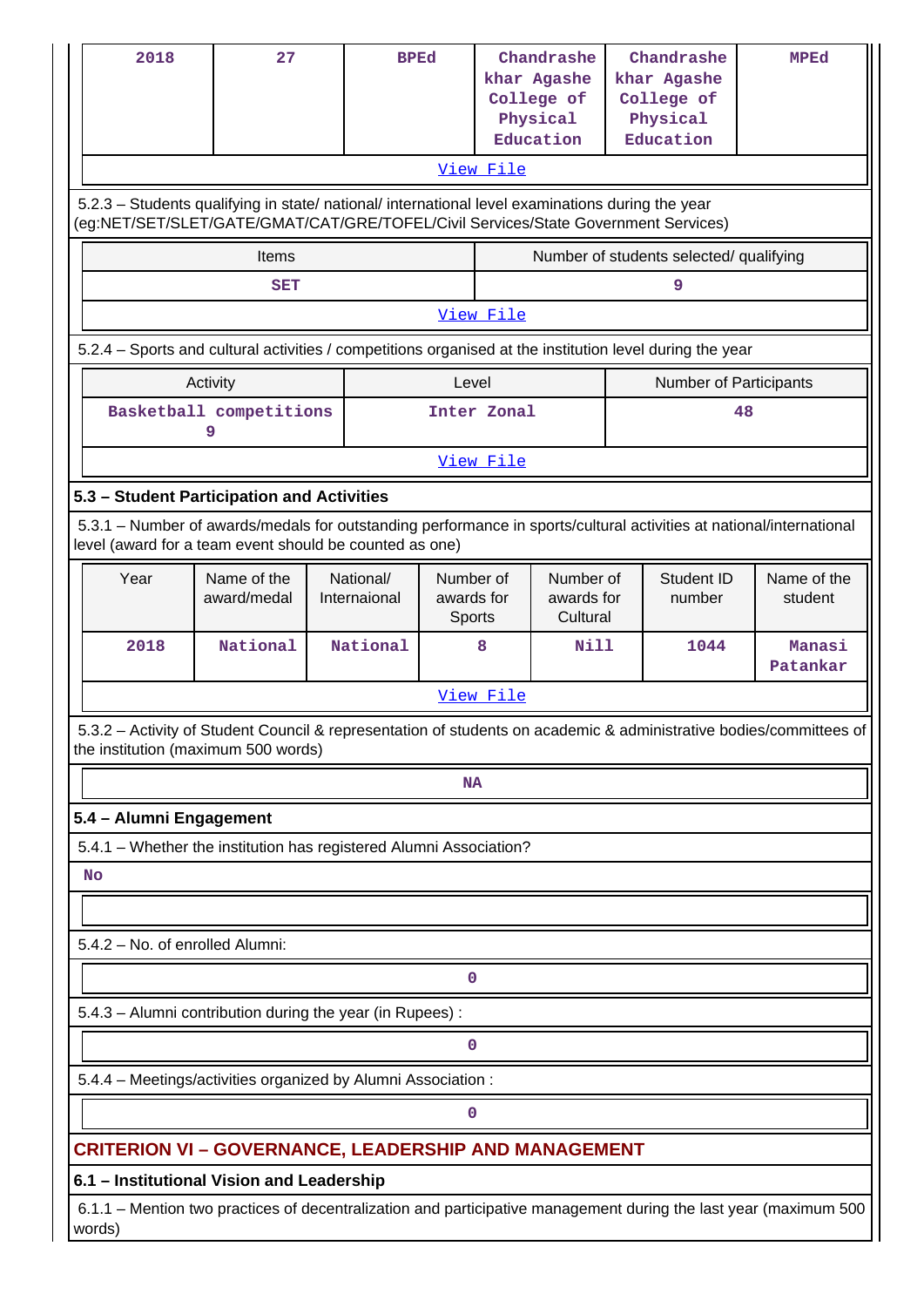**Response: The decentralization and participative management is mainly done by formation of various committees for smooth functioning of college. To name few are: • Internal Complaints Committee • Anti-Ragging Committee • Students Grievance Redressal Committee • Attendance Committee • Purchase committee – Sports Material, Library books, ICT and Human Performance lab and stationary related to lesson department. Internal Complaints Committee The details of the Internal Complaints Committee Members names and their phone numbers is displayed on the walls of college office so as to visible to all. Students are briefed about the working of the committee at the start of year. They are given confidence that their grievances will be solved with honesty and full privacy of their complaints will be maintained. In year 2015 some female students complained to the committee about the sexual harassment done by one of the male faculty member, there by proper grievances was held and the concerned faculty member was terminated by the committee. Anti-Ragging Committee At start of year all the students are briefed about anti ragging policy of college as well as government, UGS and University rules regarding the same. They were made aware of the consequences arising in case of ragging complaint against them. They are shown videos as ordered by the government. Further they are asked to fill online consent and pledge form against Anti Ragging. The details of the Anti-Ragging Committees Members names and their phone numbers is displayed on the walls of college office so as to visible to all. Attendance Committee It looks after the attendance of students, give timely notices to students who default attendance and disallows students who default the attendance. The final decision is taken by the committee's members after studying the reasons for default attendance given by the students. Purchase Department Purchase department for Sports material, Library books, ICT and Human performance laboratory ask for requirement for the current academic year through notice or mail to all faculty members. The committee takes in consideration the available stock, feedback from students and staff and makes the budget for the same and there by purchases are made. Obstyrace Competition The yearly Obstyrace competition is organized after discussion and feedback from all the stakeholders. The date's for competition, the obstacles for competition, sponsors and funds for the competition is finalized after discussion with management and all other stakeholders. Apart from this, the participation of all stakeholders has enabled the achievement of the following: • Library books and automation of library systems and software's • Curriculum designing for courses • Parking area development • Grievances addressable of students • Fullfledged internet connectivity • Use of MY Class classroom app. • Activities planning for sports academies running in college • Full- fledged use of infrastructure available in campus with involvement of students All this testify to the participative management of all stake holders in taking an idea and making it a reality.**

| $0.12 - 1.00$ in the institution nave a management implification overline (ivita)?                                    |                                                                                                                                                                                                                                                                                   |  |  |  |  |
|-----------------------------------------------------------------------------------------------------------------------|-----------------------------------------------------------------------------------------------------------------------------------------------------------------------------------------------------------------------------------------------------------------------------------|--|--|--|--|
| Partial                                                                                                               |                                                                                                                                                                                                                                                                                   |  |  |  |  |
| 6.2 – Strategy Development and Deployment                                                                             |                                                                                                                                                                                                                                                                                   |  |  |  |  |
| 6.2.1 – Quality improvement strategies adopted by the institution for each of the following (with in 100 words each): |                                                                                                                                                                                                                                                                                   |  |  |  |  |
| <b>Strategy Type</b>                                                                                                  | Details                                                                                                                                                                                                                                                                           |  |  |  |  |
| Curriculum Development                                                                                                | The faculty is involved actively in<br>the curriculum framing process of the<br>home University. Based on the current<br>status and requirements of the<br>stakeholders the curriculum is framed<br>and changed periodically. Guidelines<br>and suggestions from the stakeholders |  |  |  |  |

 $\overline{6.1.2}$  – Does the institution have a Management Information System (MIS)?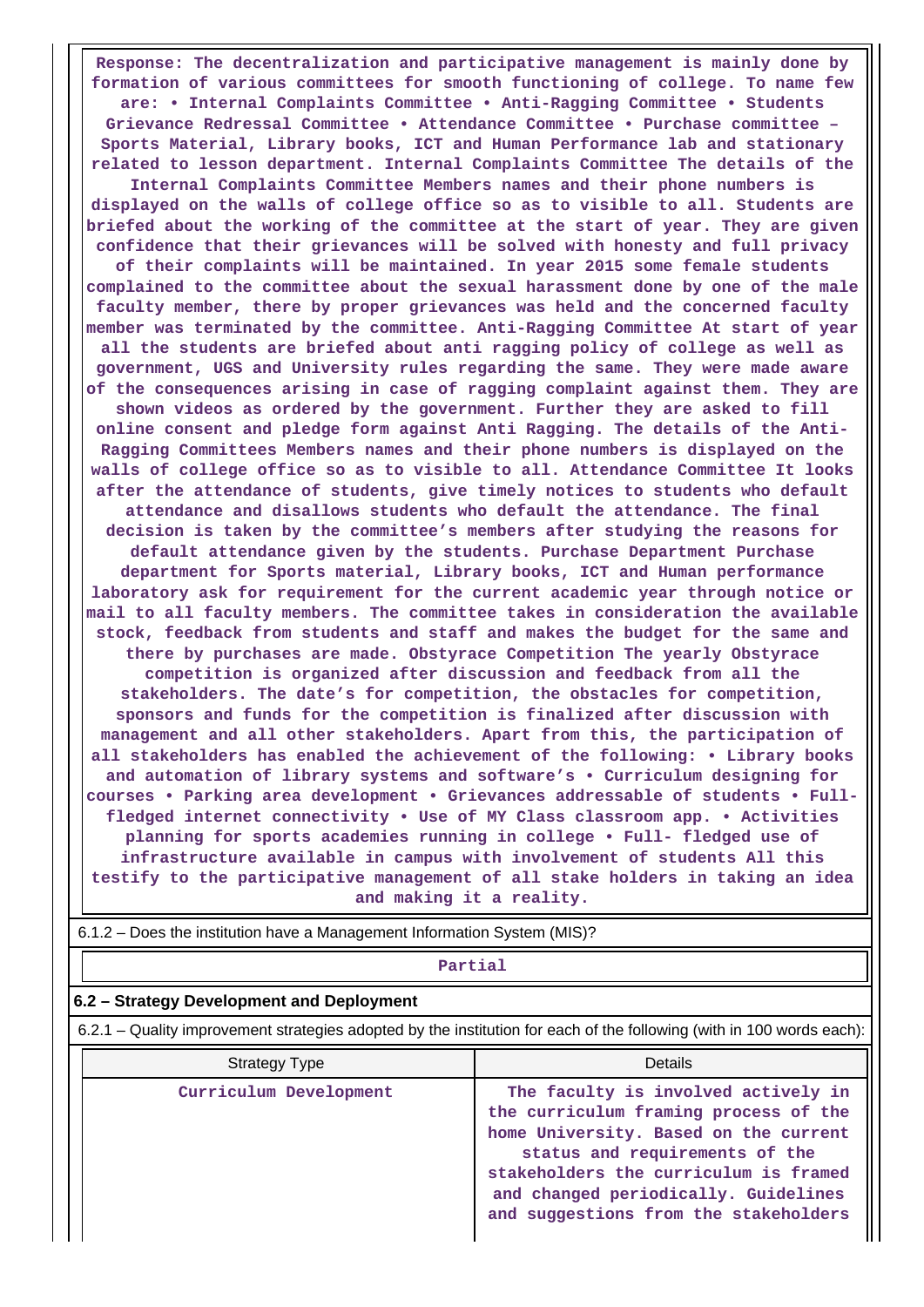|                            | are taken and then curriculum is<br>decided. Considering the adopted<br>Curriculum, the college tries to<br>implement maximum number of contents<br>from the curriculum. Due to the dynamic<br>changes in Physical Education and<br>Sports the syllabus provided by the<br>university in few cases do not satisfy<br>the needs of the current situation. The<br>college tries to fill in the gaps in<br>the syllabus and the current situation<br>by implementing and conducting number<br>of activities not in the syllabus -                                                                                                                                                                                                                                                                                                                                                                      |
|----------------------------|-----------------------------------------------------------------------------------------------------------------------------------------------------------------------------------------------------------------------------------------------------------------------------------------------------------------------------------------------------------------------------------------------------------------------------------------------------------------------------------------------------------------------------------------------------------------------------------------------------------------------------------------------------------------------------------------------------------------------------------------------------------------------------------------------------------------------------------------------------------------------------------------------------|
| Teaching and Learning      | The teaching plan of all the subjects<br>and practical content is taken from all<br>faculties and then a review meeting is<br>conducted. The planning done by<br>faculties is discussed and changes and<br>additions are suggested and made. The<br>faculty uses new methods, strategies<br>and technology for the teaching-<br>learning and evaluation process. The<br>students who are having difficulties in<br>learning process are taught and guided<br>differently with the help of Remedial<br>Teaching. Concerned faculty teaches and<br>guides these students to gain more<br>information and knowledge and achieve<br>better performances. Faculty feedback<br>from the students is collected. Faculty<br>Peer review is done and improvements<br>are suggested. Best practices by<br>faculties in teaching learning process<br>are identified and are used by other<br>faculties.        |
| Examination and Evaluation | College organizes an orientation<br>program for students at the start of<br>the session. Internal Examination<br>schedule are displayed 15-20 days in<br>advance on the Notice Board. Different<br>examination techniques using technology<br>are employed by the faculty for<br>evaluating the students. Students with<br>special requirements are identified and<br>remedial teaching program is started.<br>More opportunities are given to low<br>achievers in the internal examinations.<br>These special need students are given<br>extra help from the Library and<br>Faculties in finding resources for<br>concerned subjects. No malpractices in<br>examination are followed and<br>entertained. Strict actions are taken<br>against students found in malpractices.<br>Concerned faculty discusses issues with<br>low achievers and are attached with<br>high achievers to increase their |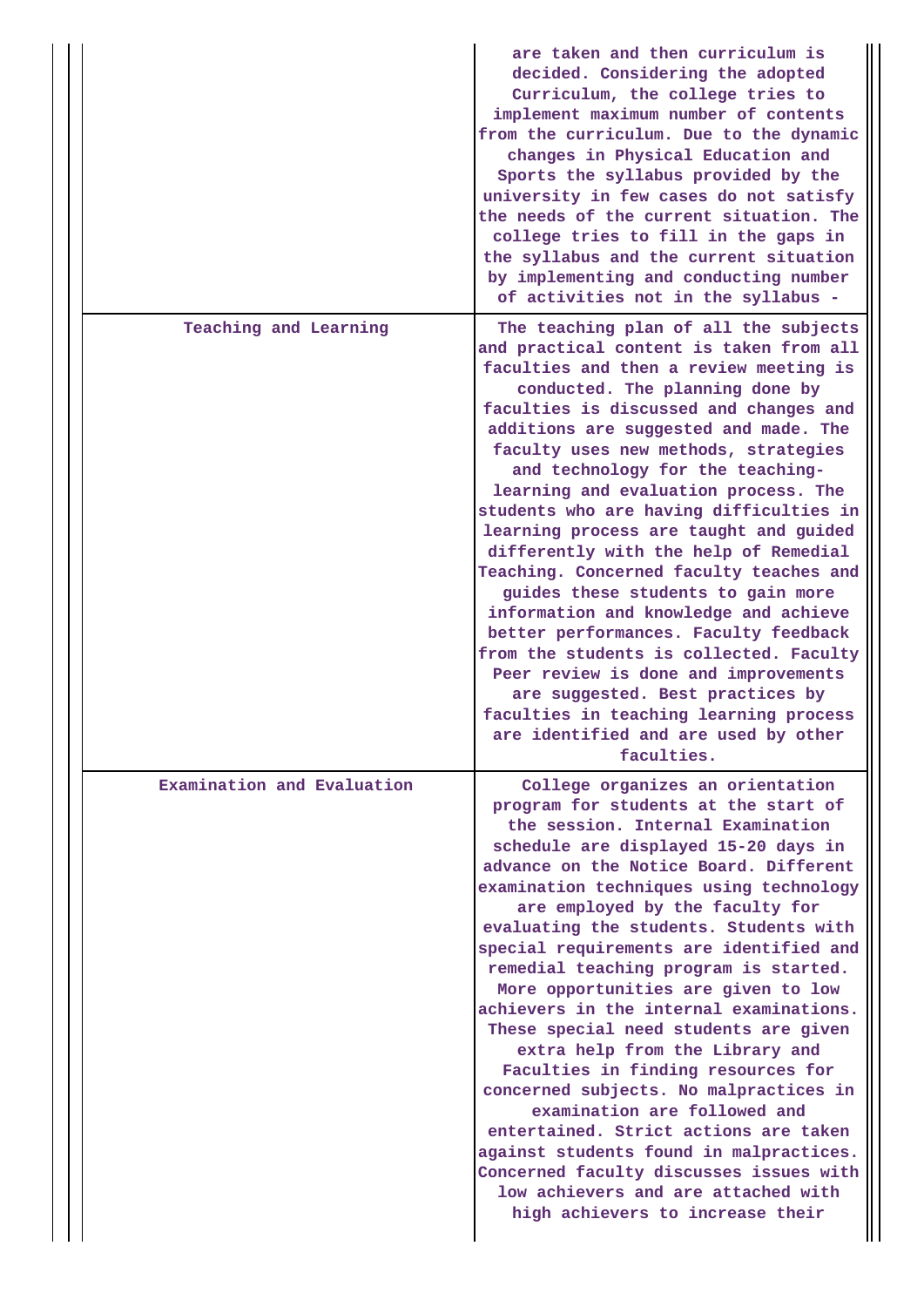|                                                               | performances. The result of the<br>internal examinations is displayed on<br>the notice board and if any discrepancy<br>in results is found then it is<br>resolved. A parent meeting was<br>conducted this year and student's<br>feedback on the same was given to them<br>as well as taken from them. Faculties<br>try to have 100 results by employing<br>different teaching learning activities.<br>A Faculty Development Program -<br>workshop on CAT - Continuous Assessment<br>Technique was conducted. Due to this<br>workshop the faculty has started<br>employing continuous and new assessment<br>techniques. |
|---------------------------------------------------------------|------------------------------------------------------------------------------------------------------------------------------------------------------------------------------------------------------------------------------------------------------------------------------------------------------------------------------------------------------------------------------------------------------------------------------------------------------------------------------------------------------------------------------------------------------------------------------------------------------------------------|
| Research and Development                                      | The college has a research cell<br>headed by a research coordinator for<br>promotion and sustenance of research<br>culture. The master degree students<br>have Research Thesis as a compulsory<br>submission. Each faculty is allotted a<br>student - (ratio of Guide: Student is<br>low) Research Submissions Awarded -<br>M.Phil. (01) Ph.D. (01) Research<br>promotional activities (Workshop, Data<br>Analysis, Review Writing, Poster<br>Presentation, etc.) are conducted for<br>Masters Degree Students. The students<br>are also encouraged to make<br>presentations at different conferences<br>and seminar.  |
| Library, ICT and Physical<br>Infrastructure / Instrumentation | . One faculty member along with the<br>Librarian is given the charge of the<br>Library. They decide upon the policies<br>and see to the smooth functioning of<br>the library. . All the books are Bar<br>coded . This year the library has<br>purchased the following items: o 77<br>books - Rs. $47788.38$ o 1 journal - Rs.<br>1700 . Computer Facility . Human<br>Performance Lab                                                                                                                                                                                                                                   |
| Human Resource Management                                     | • 1 Faculty members were granted<br>leave for National seminar organized by<br>LNIPE Gwalior . 1 Faculty members were<br>granted leave for National seminar<br>organized by Savitribai Phule pune<br>university (SPPU) . 2 Faculty members<br>were granted leave for National seminar<br>on Sports Psychology at Nasik,<br>Maharashtra . 2 office staff attended<br>work shop organized by SSPU, Pune .<br>Earn Learn Scheme                                                                                                                                                                                           |
| Admission of Students                                         | Probable Students or individuals who<br>intend to take admissions are given<br>basic information on courses and future                                                                                                                                                                                                                                                                                                                                                                                                                                                                                                 |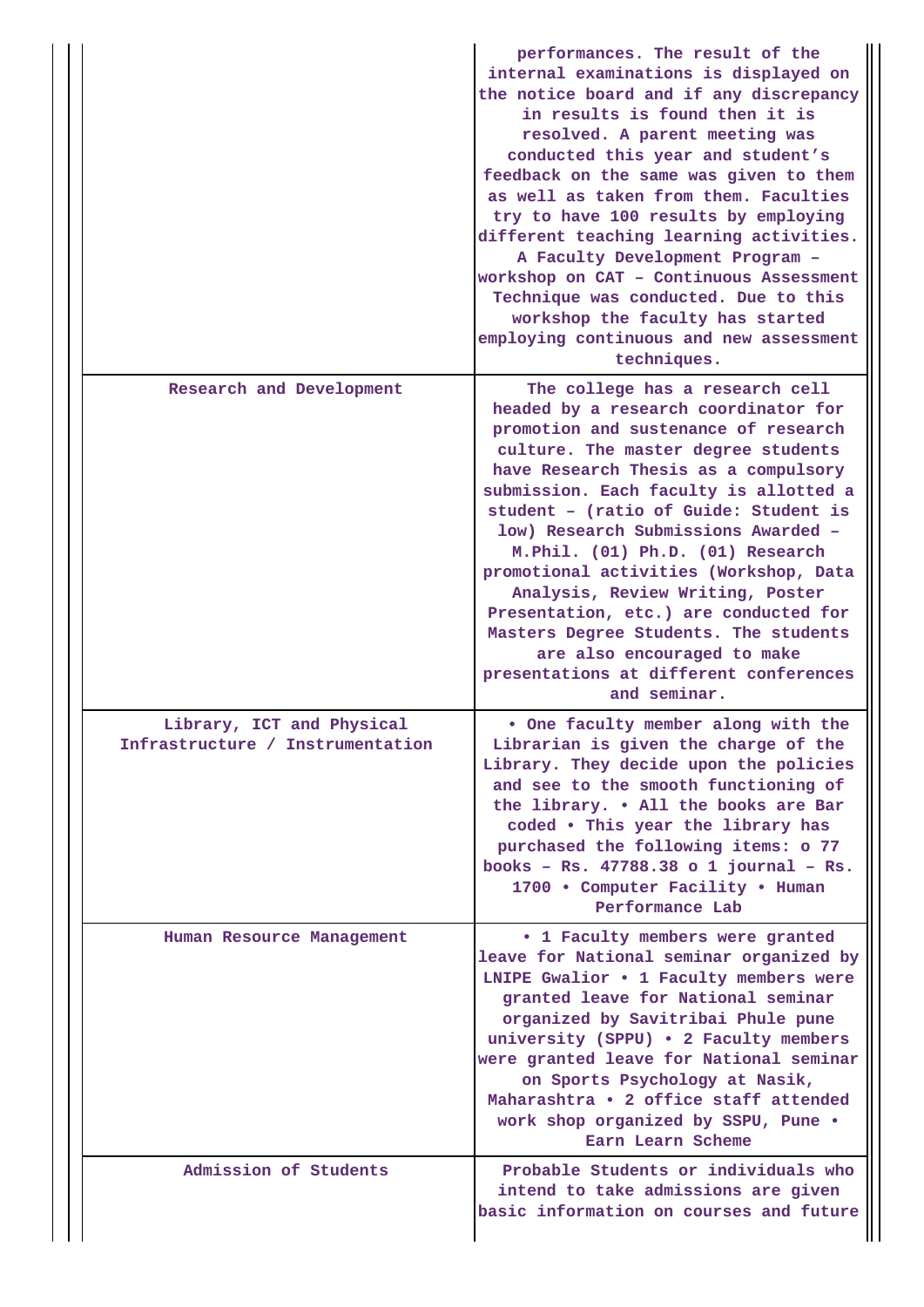|                                      | prospects in Physical Education. As per<br>Govt. of Maharashtra CET Cell the<br>admission process of both BPEd MPEd is<br>conducted.                                                                                                                                                                                                                        |
|--------------------------------------|-------------------------------------------------------------------------------------------------------------------------------------------------------------------------------------------------------------------------------------------------------------------------------------------------------------------------------------------------------------|
| Industry Interaction / Collaboration | 1 visit was organized for Master's<br>Students at Army Sports Institute - SSM<br>1 visit was organized for Master's<br>Students at Balewadi, Sports Expo - KKU<br>1 lesson of Master's Students conducted<br>on different sports clubs in Pune 1<br>visit was organized for Bachelor's<br>students (Fitness Conditioning course<br>selected) at Health Club |

6.2.2 – Implementation of e-governance in areas of operations:

| E-governace area              | Details                                                                                                                                                                                                                                                                                                |
|-------------------------------|--------------------------------------------------------------------------------------------------------------------------------------------------------------------------------------------------------------------------------------------------------------------------------------------------------|
| Administration                | The office is working towards 100<br>digitalization. It uses computers for<br>lot of its functions. The library is<br>digitalized and uses the Algoritham<br>software to keep records of titles,<br>daily issue return, etc.                                                                           |
| Finance and Accounts          | The office uses Tally software for<br>maintaining Finance Accounts                                                                                                                                                                                                                                     |
| Student Admission and Support | The student admission is conducted by<br>the State Govt. The office has used<br>Google Drive and Google forms to intake<br>information required. The students are<br>given information about programs and<br>other educational information is shared<br>through Google Classroom or WhatsApp<br>groups |
| Examination                   | Many of the faculties have taken<br>their examination with the help of<br>Google Drive, Mails and Google forms.<br>The ground examination is now<br>digitalized and done through Google<br>Drive.                                                                                                      |

## **6.3 – Faculty Empowerment Strategies**

 6.3.1 – Teachers provided with financial support to attend conferences / workshops and towards membership fee of professional bodies during the year

| Year      | Name of Teacher | Name of conference/<br>workshop attended<br>for which financial<br>support provided | Name of the<br>professional body for<br>which membership<br>fee is provided | Amount of support |  |  |  |
|-----------|-----------------|-------------------------------------------------------------------------------------|-----------------------------------------------------------------------------|-------------------|--|--|--|
| 2018      | Dr.A.D.Prabhu   | National<br>Workshop on<br>Nutrition of<br>Sports Weight<br>Mqt.                    | Laxibai<br>National<br>Inst.of<br>Phy.Edu.Gwalior                           | 2240              |  |  |  |
| View File |                 |                                                                                     |                                                                             |                   |  |  |  |

 6.3.2 – Number of professional development / administrative training programmes organized by the College for teaching and non teaching staff during the year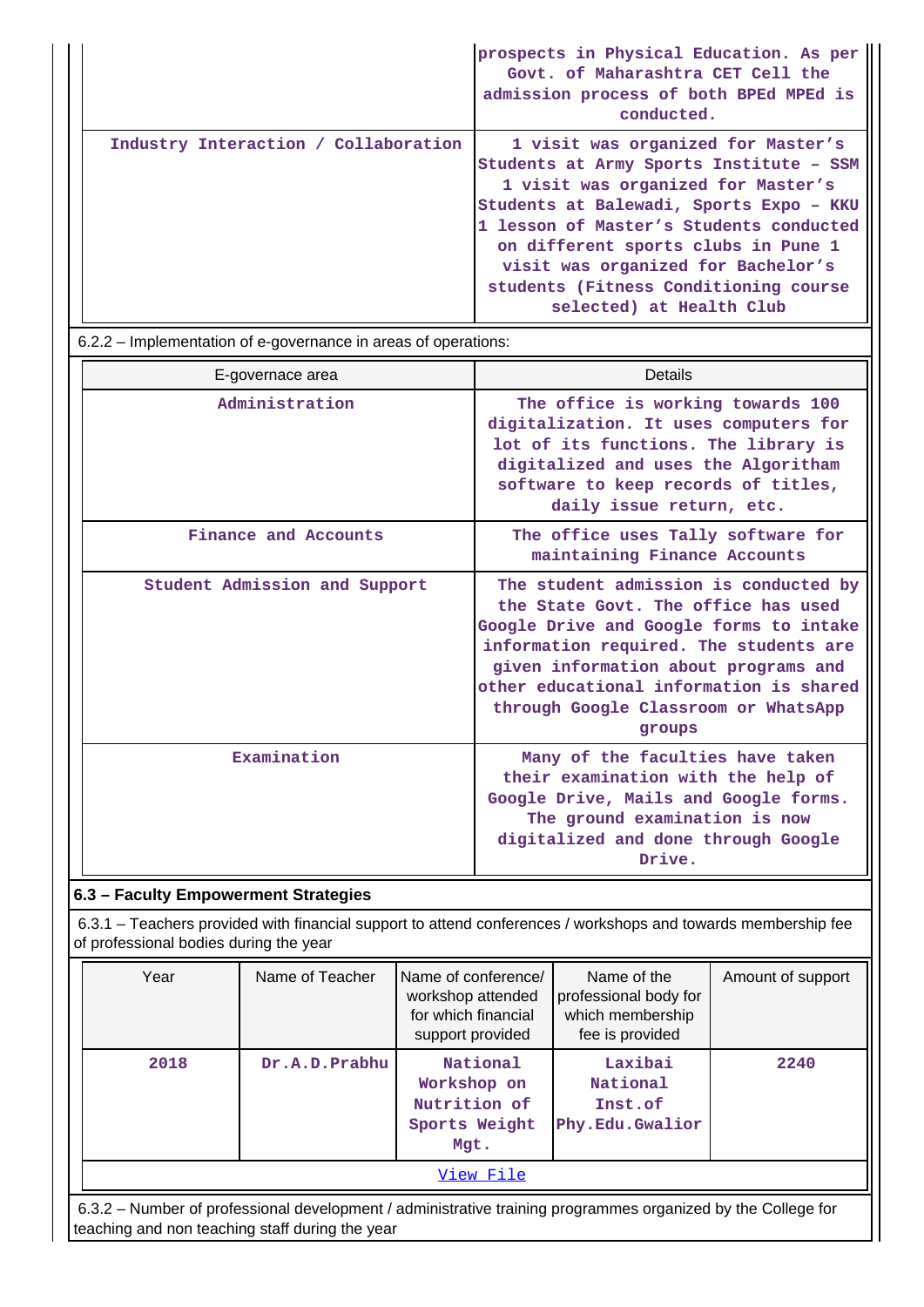| Year                                                                                                                                                                                                                                                                                                                                                                                                                                                                                                                                                                                                                                                                                            |                                                                                   | Title of the<br>professional<br>development<br>programme<br>organised for<br>teaching staff |             | Title of the<br>administrative<br>training<br>programme<br>organised for<br>non-teaching<br>staff | From date  |                               | To Date    |                           | Number of<br>participants<br>(Teaching<br>staff) |                  | Number of<br>participants<br>(non-teaching<br>staff) |
|-------------------------------------------------------------------------------------------------------------------------------------------------------------------------------------------------------------------------------------------------------------------------------------------------------------------------------------------------------------------------------------------------------------------------------------------------------------------------------------------------------------------------------------------------------------------------------------------------------------------------------------------------------------------------------------------------|-----------------------------------------------------------------------------------|---------------------------------------------------------------------------------------------|-------------|---------------------------------------------------------------------------------------------------|------------|-------------------------------|------------|---------------------------|--------------------------------------------------|------------------|------------------------------------------------------|
| 2018                                                                                                                                                                                                                                                                                                                                                                                                                                                                                                                                                                                                                                                                                            |                                                                                   | <b>NA</b>                                                                                   |             | NA                                                                                                | 01/12/2018 |                               | 01/12/2018 |                           | Nill                                             |                  | <b>Nill</b>                                          |
| View File                                                                                                                                                                                                                                                                                                                                                                                                                                                                                                                                                                                                                                                                                       |                                                                                   |                                                                                             |             |                                                                                                   |            |                               |            |                           |                                                  |                  |                                                      |
| 6.3.3 - No. of teachers attending professional development programmes, viz., Orientation Programme, Refresher<br>Course, Short Term Course, Faculty Development Programmes during the year                                                                                                                                                                                                                                                                                                                                                                                                                                                                                                      |                                                                                   |                                                                                             |             |                                                                                                   |            |                               |            |                           |                                                  |                  |                                                      |
| programme                                                                                                                                                                                                                                                                                                                                                                                                                                                                                                                                                                                                                                                                                       | Title of the<br>Number of teachers<br>professional<br>who attended<br>development |                                                                                             |             |                                                                                                   | From Date  |                               |            | To date                   |                                                  | Duration         |                                                      |
| <b>NA</b>                                                                                                                                                                                                                                                                                                                                                                                                                                                                                                                                                                                                                                                                                       |                                                                                   |                                                                                             | <b>Nill</b> |                                                                                                   |            | 01/12/2018                    |            | 01/12/2018<br>$\mathbf 0$ |                                                  |                  |                                                      |
|                                                                                                                                                                                                                                                                                                                                                                                                                                                                                                                                                                                                                                                                                                 |                                                                                   |                                                                                             |             |                                                                                                   |            | View File                     |            |                           |                                                  |                  |                                                      |
| 6.3.4 - Faculty and Staff recruitment (no. for permanent recruitment):                                                                                                                                                                                                                                                                                                                                                                                                                                                                                                                                                                                                                          |                                                                                   |                                                                                             |             |                                                                                                   |            |                               |            |                           |                                                  |                  |                                                      |
|                                                                                                                                                                                                                                                                                                                                                                                                                                                                                                                                                                                                                                                                                                 |                                                                                   | Teaching                                                                                    |             |                                                                                                   |            |                               |            | Non-teaching              |                                                  |                  |                                                      |
| Permanent                                                                                                                                                                                                                                                                                                                                                                                                                                                                                                                                                                                                                                                                                       |                                                                                   |                                                                                             |             | <b>Full Time</b>                                                                                  |            |                               |            | Permanent                 |                                                  | <b>Full Time</b> |                                                      |
| <b>Nill</b>                                                                                                                                                                                                                                                                                                                                                                                                                                                                                                                                                                                                                                                                                     |                                                                                   |                                                                                             |             | <b>Nill</b>                                                                                       |            |                               | Nill       |                           |                                                  | <b>Nill</b>      |                                                      |
| $6.3.5$ – Welfare schemes for                                                                                                                                                                                                                                                                                                                                                                                                                                                                                                                                                                                                                                                                   |                                                                                   |                                                                                             |             |                                                                                                   |            |                               |            |                           |                                                  |                  |                                                      |
|                                                                                                                                                                                                                                                                                                                                                                                                                                                                                                                                                                                                                                                                                                 | Teaching<br>0 <sub>0</sub>                                                        |                                                                                             |             |                                                                                                   |            | Non-teaching                  |            |                           | <b>Students</b><br>0                             |                  |                                                      |
|                                                                                                                                                                                                                                                                                                                                                                                                                                                                                                                                                                                                                                                                                                 |                                                                                   |                                                                                             |             |                                                                                                   |            | 0                             |            |                           |                                                  |                  |                                                      |
| 6.4 - Financial Management and Resource Mobilization<br>6.4.1 – Institution conducts internal and external financial audits regularly (with in 100 words each)                                                                                                                                                                                                                                                                                                                                                                                                                                                                                                                                  |                                                                                   |                                                                                             |             |                                                                                                   |            |                               |            |                           |                                                  |                  |                                                      |
| Statutory audit of Year 2017-18 of the college carried out. No major<br>irregularity /fraud were detected during the audit. Adequate controls have been<br>exercised on the physical handling of cash, timely deposition of cash into the<br>bank, recovery of fees from the students etc. due diligence and availability of<br>supporting documentation at the time of making payments has been ensured at the<br>time of audit. Accounting treatment as to capitals receipts/ payments and<br>revenue receipts /payments has been also examined at the time of audit. No<br>adverse remarks are mentioned in the audit report as regards to maintenance of<br>accounts and book keeping done. |                                                                                   |                                                                                             |             |                                                                                                   |            |                               |            |                           |                                                  |                  |                                                      |
| 6.4.2 – Funds / Grants received from management, non-government bodies, individuals, philanthropies during the<br>year(not covered in Criterion III)                                                                                                                                                                                                                                                                                                                                                                                                                                                                                                                                            |                                                                                   |                                                                                             |             |                                                                                                   |            |                               |            |                           |                                                  |                  |                                                      |
| Name of the non government<br>funding agencies /individuals                                                                                                                                                                                                                                                                                                                                                                                                                                                                                                                                                                                                                                     |                                                                                   |                                                                                             |             |                                                                                                   |            | Funds/ Grnats received in Rs. |            |                           | Purpose                                          |                  |                                                      |
|                                                                                                                                                                                                                                                                                                                                                                                                                                                                                                                                                                                                                                                                                                 | NA                                                                                |                                                                                             |             |                                                                                                   |            | 0                             |            |                           |                                                  | <b>NA</b>        |                                                      |
|                                                                                                                                                                                                                                                                                                                                                                                                                                                                                                                                                                                                                                                                                                 | No file uploaded.                                                                 |                                                                                             |             |                                                                                                   |            |                               |            |                           |                                                  |                  |                                                      |
|                                                                                                                                                                                                                                                                                                                                                                                                                                                                                                                                                                                                                                                                                                 | 6.4.3 - Total corpus fund generated                                               |                                                                                             |             |                                                                                                   |            |                               |            |                           |                                                  |                  |                                                      |
|                                                                                                                                                                                                                                                                                                                                                                                                                                                                                                                                                                                                                                                                                                 |                                                                                   |                                                                                             |             |                                                                                                   | 0          |                               |            |                           |                                                  |                  |                                                      |
| 6.5 - Internal Quality Assurance System                                                                                                                                                                                                                                                                                                                                                                                                                                                                                                                                                                                                                                                         |                                                                                   |                                                                                             |             |                                                                                                   |            |                               |            |                           |                                                  |                  |                                                      |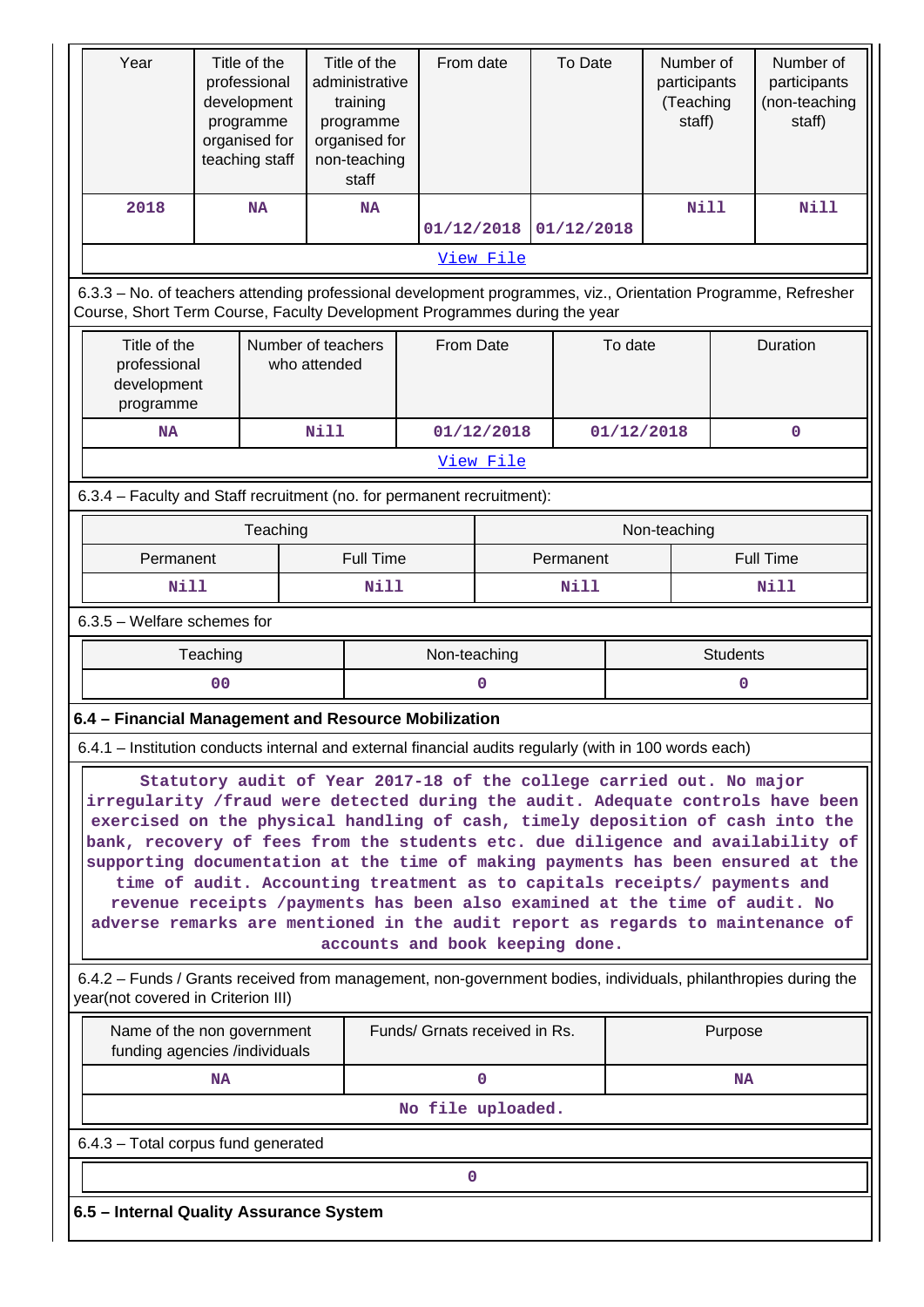| 6.5.1 - Whether Academic and Administrative Audit (AAA) has been done?                                               |                                                                                                             |  |                            |                                            |                           |                       |                            |                                                     |  |  |  |
|----------------------------------------------------------------------------------------------------------------------|-------------------------------------------------------------------------------------------------------------|--|----------------------------|--------------------------------------------|---------------------------|-----------------------|----------------------------|-----------------------------------------------------|--|--|--|
| External<br>Internal<br><b>Audit Type</b>                                                                            |                                                                                                             |  |                            |                                            |                           |                       |                            |                                                     |  |  |  |
|                                                                                                                      | Yes/No                                                                                                      |  | Agency                     |                                            |                           | Yes/No                |                            | Authority                                           |  |  |  |
| Academic                                                                                                             | No                                                                                                          |  |                            | <b>NA</b>                                  |                           | No                    |                            | <b>NA</b>                                           |  |  |  |
| Administrative                                                                                                       | No                                                                                                          |  |                            | <b>NA</b>                                  |                           | <b>No</b>             |                            | <b>NA</b>                                           |  |  |  |
| 6.5.2 – Activities and support from the Parent – Teacher Association (at least three)                                |                                                                                                             |  |                            |                                            |                           |                       |                            |                                                     |  |  |  |
| <b>NA</b>                                                                                                            |                                                                                                             |  |                            |                                            |                           |                       |                            |                                                     |  |  |  |
| 6.5.3 - Development programmes for support staff (at least three)                                                    |                                                                                                             |  |                            |                                            |                           |                       |                            |                                                     |  |  |  |
| ΝA                                                                                                                   |                                                                                                             |  |                            |                                            |                           |                       |                            |                                                     |  |  |  |
| 6.5.4 - Post Accreditation initiative(s) (mention at least three)                                                    |                                                                                                             |  |                            |                                            |                           |                       |                            |                                                     |  |  |  |
|                                                                                                                      |                                                                                                             |  | <b>NA</b>                  |                                            |                           |                       |                            |                                                     |  |  |  |
| 6.5.5 - Internal Quality Assurance System Details                                                                    |                                                                                                             |  |                            |                                            |                           |                       |                            |                                                     |  |  |  |
|                                                                                                                      | a) Submission of Data for AISHE portal<br>Yes                                                               |  |                            |                                            |                           |                       |                            |                                                     |  |  |  |
|                                                                                                                      | b) Participation in NIRF                                                                                    |  |                            |                                            |                           |                       | <b>No</b>                  |                                                     |  |  |  |
|                                                                                                                      | c)ISO certification                                                                                         |  |                            |                                            |                           |                       | <b>No</b>                  |                                                     |  |  |  |
|                                                                                                                      | d)NBA or any other quality audit                                                                            |  |                            | No                                         |                           |                       |                            |                                                     |  |  |  |
| 6.5.6 - Number of Quality Initiatives undertaken during the year                                                     |                                                                                                             |  |                            |                                            |                           |                       |                            |                                                     |  |  |  |
| Year                                                                                                                 | Name of quality<br>initiative by IQAC                                                                       |  | Date of<br>conducting IQAC | <b>Duration From</b><br><b>Duration To</b> |                           |                       |                            | Number of<br>participants                           |  |  |  |
| 2018                                                                                                                 | <b>Nill</b>                                                                                                 |  | 01/12/2018                 |                                            | <b>Nill</b><br>01/12/2018 |                       |                            | Nill                                                |  |  |  |
|                                                                                                                      |                                                                                                             |  |                            | View File                                  |                           |                       |                            |                                                     |  |  |  |
| <b>CRITERION VII – INSTITUTIONAL VALUES AND BEST PRACTICES</b>                                                       |                                                                                                             |  |                            |                                            |                           |                       |                            |                                                     |  |  |  |
| 7.1 - Institutional Values and Social Responsibilities                                                               |                                                                                                             |  |                            |                                            |                           |                       |                            |                                                     |  |  |  |
| 7.1.1 – Gender Equity (Number of gender equity promotion programmes organized by the institution during the<br>year) |                                                                                                             |  |                            |                                            |                           |                       |                            |                                                     |  |  |  |
| Title of the<br>programme                                                                                            | Period from                                                                                                 |  | Period To                  |                                            | Number of Participants    |                       |                            |                                                     |  |  |  |
|                                                                                                                      |                                                                                                             |  |                            |                                            |                           | Female                |                            | Male                                                |  |  |  |
| <b>NA</b>                                                                                                            | 01/12/2018                                                                                                  |  |                            | 01/12/2018                                 | <b>Nill</b>               |                       |                            | Nill                                                |  |  |  |
| 7.1.2 - Environmental Consciousness and Sustainability/Alternate Energy initiatives such as:                         |                                                                                                             |  |                            |                                            |                           |                       |                            |                                                     |  |  |  |
| Percentage of power requirement of the University met by the renewable energy sources                                |                                                                                                             |  |                            |                                            |                           |                       |                            |                                                     |  |  |  |
| <b>NA</b>                                                                                                            |                                                                                                             |  |                            |                                            |                           |                       |                            |                                                     |  |  |  |
| 7.1.3 - Differently abled (Divyangjan) friendliness                                                                  |                                                                                                             |  |                            |                                            |                           |                       |                            |                                                     |  |  |  |
| Item facilities<br>Yes/No<br>Number of beneficiaries                                                                 |                                                                                                             |  |                            |                                            |                           |                       |                            |                                                     |  |  |  |
| Physical facilities<br>Nill<br><b>No</b>                                                                             |                                                                                                             |  |                            |                                            |                           |                       |                            |                                                     |  |  |  |
| 7.1.4 - Inclusion and Situatedness                                                                                   |                                                                                                             |  |                            |                                            |                           |                       |                            |                                                     |  |  |  |
| Year                                                                                                                 | Number of<br>Number of<br>initiatives to<br>initiatives<br>address<br>taken to<br>locational<br>engage with |  | Date                       | Duration                                   |                           | Name of<br>initiative | <b>Issues</b><br>addressed | Number of<br>participating<br>students<br>and staff |  |  |  |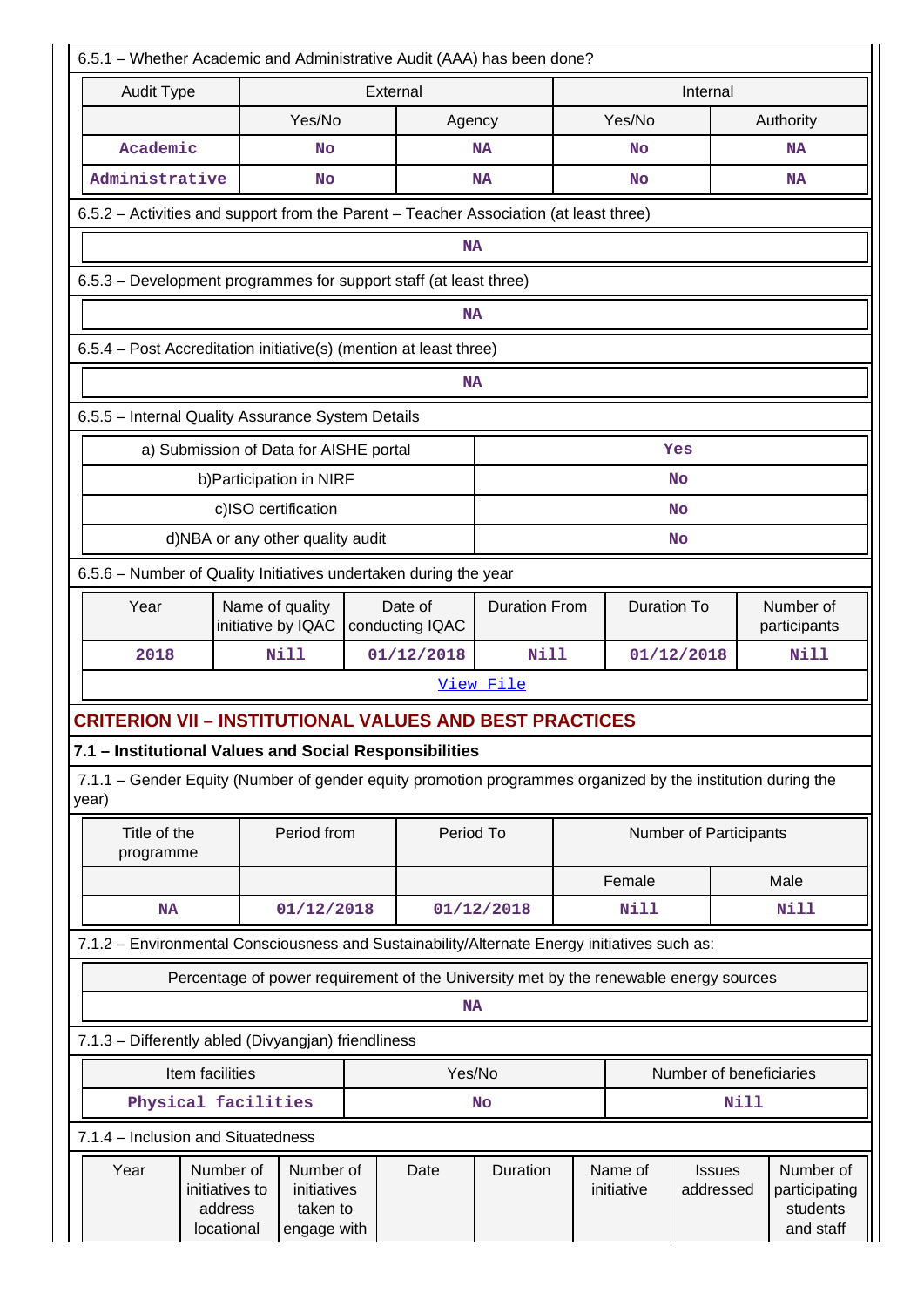|                                                                                                                                                                                                                                                                                                                                                                                                                                                                                                                                                                                                                                                                                                                                                                                                                                                                                                                                                                                                                                                                                                                                                                                                                                                                                                                                                                                                                                                                                                                                                                                                                                                                                                                                                                                                                                                                                                                                                                                                                                                                                                                                                                                                                                                                                                                                                                                                                                                                                                                                                                                                                                                                                               | advantages<br>and disadva<br>ntages                                                               | and<br>contribute to<br>local<br>community |                      |                    |            |                        |             |  |  |  |  |
|-----------------------------------------------------------------------------------------------------------------------------------------------------------------------------------------------------------------------------------------------------------------------------------------------------------------------------------------------------------------------------------------------------------------------------------------------------------------------------------------------------------------------------------------------------------------------------------------------------------------------------------------------------------------------------------------------------------------------------------------------------------------------------------------------------------------------------------------------------------------------------------------------------------------------------------------------------------------------------------------------------------------------------------------------------------------------------------------------------------------------------------------------------------------------------------------------------------------------------------------------------------------------------------------------------------------------------------------------------------------------------------------------------------------------------------------------------------------------------------------------------------------------------------------------------------------------------------------------------------------------------------------------------------------------------------------------------------------------------------------------------------------------------------------------------------------------------------------------------------------------------------------------------------------------------------------------------------------------------------------------------------------------------------------------------------------------------------------------------------------------------------------------------------------------------------------------------------------------------------------------------------------------------------------------------------------------------------------------------------------------------------------------------------------------------------------------------------------------------------------------------------------------------------------------------------------------------------------------------------------------------------------------------------------------------------------------|---------------------------------------------------------------------------------------------------|--------------------------------------------|----------------------|--------------------|------------|------------------------|-------------|--|--|--|--|
| 2018                                                                                                                                                                                                                                                                                                                                                                                                                                                                                                                                                                                                                                                                                                                                                                                                                                                                                                                                                                                                                                                                                                                                                                                                                                                                                                                                                                                                                                                                                                                                                                                                                                                                                                                                                                                                                                                                                                                                                                                                                                                                                                                                                                                                                                                                                                                                                                                                                                                                                                                                                                                                                                                                                          | <b>Nill</b>                                                                                       | Nill                                       | 01/12/2<br>018       | Nill               | <b>NA</b>  | <b>NA</b>              | <b>Nill</b> |  |  |  |  |
|                                                                                                                                                                                                                                                                                                                                                                                                                                                                                                                                                                                                                                                                                                                                                                                                                                                                                                                                                                                                                                                                                                                                                                                                                                                                                                                                                                                                                                                                                                                                                                                                                                                                                                                                                                                                                                                                                                                                                                                                                                                                                                                                                                                                                                                                                                                                                                                                                                                                                                                                                                                                                                                                                               |                                                                                                   |                                            |                      | View File          |            |                        |             |  |  |  |  |
|                                                                                                                                                                                                                                                                                                                                                                                                                                                                                                                                                                                                                                                                                                                                                                                                                                                                                                                                                                                                                                                                                                                                                                                                                                                                                                                                                                                                                                                                                                                                                                                                                                                                                                                                                                                                                                                                                                                                                                                                                                                                                                                                                                                                                                                                                                                                                                                                                                                                                                                                                                                                                                                                                               | 7.1.5 - Human Values and Professional Ethics Code of conduct (handbooks) for various stakeholders |                                            |                      |                    |            |                        |             |  |  |  |  |
|                                                                                                                                                                                                                                                                                                                                                                                                                                                                                                                                                                                                                                                                                                                                                                                                                                                                                                                                                                                                                                                                                                                                                                                                                                                                                                                                                                                                                                                                                                                                                                                                                                                                                                                                                                                                                                                                                                                                                                                                                                                                                                                                                                                                                                                                                                                                                                                                                                                                                                                                                                                                                                                                                               | <b>Title</b><br>Date of publication<br>Follow up(max 100 words)                                   |                                            |                      |                    |            |                        |             |  |  |  |  |
|                                                                                                                                                                                                                                                                                                                                                                                                                                                                                                                                                                                                                                                                                                                                                                                                                                                                                                                                                                                                                                                                                                                                                                                                                                                                                                                                                                                                                                                                                                                                                                                                                                                                                                                                                                                                                                                                                                                                                                                                                                                                                                                                                                                                                                                                                                                                                                                                                                                                                                                                                                                                                                                                                               | <b>NA</b>                                                                                         |                                            |                      | 01/12/2018         |            | <b>NA</b>              |             |  |  |  |  |
|                                                                                                                                                                                                                                                                                                                                                                                                                                                                                                                                                                                                                                                                                                                                                                                                                                                                                                                                                                                                                                                                                                                                                                                                                                                                                                                                                                                                                                                                                                                                                                                                                                                                                                                                                                                                                                                                                                                                                                                                                                                                                                                                                                                                                                                                                                                                                                                                                                                                                                                                                                                                                                                                                               | 7.1.6 - Activities conducted for promotion of universal Values and Ethics                         |                                            |                      |                    |            |                        |             |  |  |  |  |
|                                                                                                                                                                                                                                                                                                                                                                                                                                                                                                                                                                                                                                                                                                                                                                                                                                                                                                                                                                                                                                                                                                                                                                                                                                                                                                                                                                                                                                                                                                                                                                                                                                                                                                                                                                                                                                                                                                                                                                                                                                                                                                                                                                                                                                                                                                                                                                                                                                                                                                                                                                                                                                                                                               | Activity                                                                                          |                                            | <b>Duration From</b> | <b>Duration To</b> |            | Number of participants |             |  |  |  |  |
|                                                                                                                                                                                                                                                                                                                                                                                                                                                                                                                                                                                                                                                                                                                                                                                                                                                                                                                                                                                                                                                                                                                                                                                                                                                                                                                                                                                                                                                                                                                                                                                                                                                                                                                                                                                                                                                                                                                                                                                                                                                                                                                                                                                                                                                                                                                                                                                                                                                                                                                                                                                                                                                                                               | NA                                                                                                |                                            | 01/12/2018           |                    | 01/12/2018 |                        | Nil         |  |  |  |  |
|                                                                                                                                                                                                                                                                                                                                                                                                                                                                                                                                                                                                                                                                                                                                                                                                                                                                                                                                                                                                                                                                                                                                                                                                                                                                                                                                                                                                                                                                                                                                                                                                                                                                                                                                                                                                                                                                                                                                                                                                                                                                                                                                                                                                                                                                                                                                                                                                                                                                                                                                                                                                                                                                                               |                                                                                                   |                                            |                      | View File          |            |                        |             |  |  |  |  |
|                                                                                                                                                                                                                                                                                                                                                                                                                                                                                                                                                                                                                                                                                                                                                                                                                                                                                                                                                                                                                                                                                                                                                                                                                                                                                                                                                                                                                                                                                                                                                                                                                                                                                                                                                                                                                                                                                                                                                                                                                                                                                                                                                                                                                                                                                                                                                                                                                                                                                                                                                                                                                                                                                               | 7.1.7 – Initiatives taken by the institution to make the campus eco-friendly (at least five)      |                                            |                      |                    |            |                        |             |  |  |  |  |
|                                                                                                                                                                                                                                                                                                                                                                                                                                                                                                                                                                                                                                                                                                                                                                                                                                                                                                                                                                                                                                                                                                                                                                                                                                                                                                                                                                                                                                                                                                                                                                                                                                                                                                                                                                                                                                                                                                                                                                                                                                                                                                                                                                                                                                                                                                                                                                                                                                                                                                                                                                                                                                                                                               |                                                                                                   |                                            | <b>NA</b>            |                    |            |                        |             |  |  |  |  |
| 7.2 - Best Practices                                                                                                                                                                                                                                                                                                                                                                                                                                                                                                                                                                                                                                                                                                                                                                                                                                                                                                                                                                                                                                                                                                                                                                                                                                                                                                                                                                                                                                                                                                                                                                                                                                                                                                                                                                                                                                                                                                                                                                                                                                                                                                                                                                                                                                                                                                                                                                                                                                                                                                                                                                                                                                                                          |                                                                                                   |                                            |                      |                    |            |                        |             |  |  |  |  |
|                                                                                                                                                                                                                                                                                                                                                                                                                                                                                                                                                                                                                                                                                                                                                                                                                                                                                                                                                                                                                                                                                                                                                                                                                                                                                                                                                                                                                                                                                                                                                                                                                                                                                                                                                                                                                                                                                                                                                                                                                                                                                                                                                                                                                                                                                                                                                                                                                                                                                                                                                                                                                                                                                               |                                                                                                   |                                            |                      |                    |            |                        |             |  |  |  |  |
| 7.2.1 – Describe at least two institutional best practices<br>1. Agashe Kabaddi League (AKL)(2017-18) Context that required initiation of the<br>practice (100-200 words): The developing/evolving Sporting events at National<br>and international event are integral part of Sports today. Our students are<br>unaware or have inadequate information about these events. To introduce this<br>Organization of such events the AKL was organized. Objectives of the practice<br>(50-60 words): 1. To introduce students to a newer format of sports event<br>organization. 2. To provide opportunity to Kabaddi players to showcase their<br>talent. 3. To utilize/explore potential sports management skills among students<br>4. To enable students to participate/contribute to the organization by<br>delegating responsibilities of various nature Practice (250-300 words): To<br>introduce new formats of Sporting events this initiative was taken. AKL was<br>organized on 4-5 Apr. 2018. A detailed process of Sporting event organization<br>was followed for better and practical experience. A different format of the<br>game was introduced and shown to students. Selected students were identified<br>and were auctioned. The competition was organized and had a very formal<br>outlook. Officials, players and faculties had very professional roles to play.<br>The competition was a great success and the objectives were fulfilled.<br>Obstacles face if any and strategies adopted to overcome them (150-200 words):<br>Obstacles: . Funds were hard to find. . Lot of time and man hours was to be<br>spent on the organization of such events. Strategies adopted: . College faculty<br>had to contribute for the League. . Work for the organization of AKL was done<br>after office hours. Impact of the practice (1000 words): • The AKL introduced<br>students to a newer and more professional format of sports events. We could<br>also have consider double league method however due to the time constraint the<br>round robin format used was found to be effective. . Many seasoned Kabaddi<br>players could showcase their talent. In fact many more unknown talents were<br>brought up in this event. • Sports management or event management and<br>organization skills of students and teachers were improved and developed.<br>Resources required: Funds, office support, officials from association, sound<br>lighting system. Contact person for further details: Dr. Sopan Kangane 2.<br>Formal Uniforms Context that required initiation of the practice (100-200<br>words): The college provides uniform for ground activities which includes |                                                                                                   |                                            |                      |                    |            |                        |             |  |  |  |  |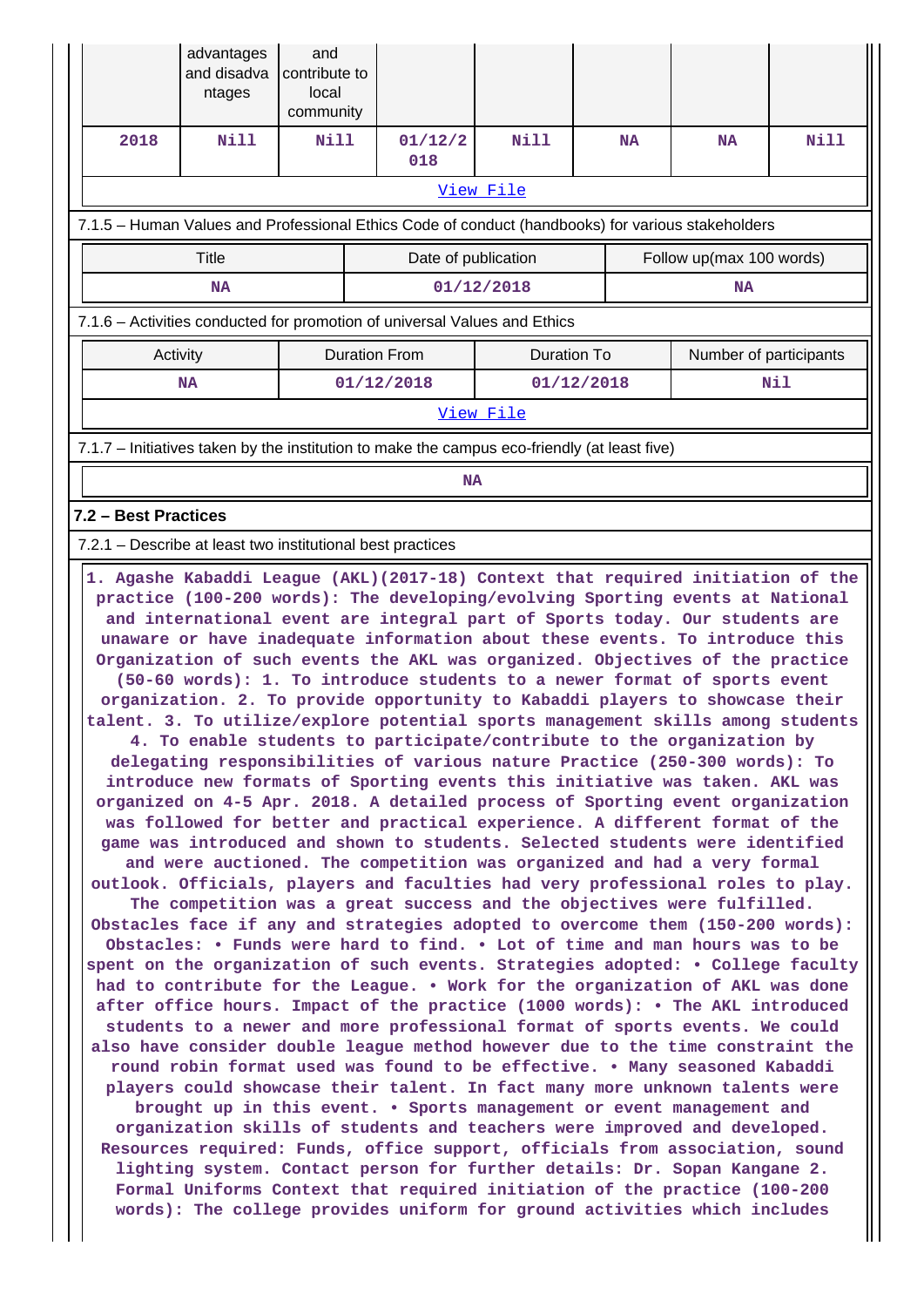**sportswear and track suit. College doesn't have funds for Formal Uniforms which is the need of today's market. The college hence decided to cut short on the expenses on Sportswear and spend on quality Formal Uniforms. The students would come in formal uniforms during theory classes and programs whereas when on ground they would come in sportswear. Objectives of the practice (50-60 words): Provide the student trainees with Formal Uniform to be used during lectures, theory classes, and other official programs. Practice (250-300 words): The student trainees were given formal uniform – shirt and tie which should be wore only on formal functions. Later on it was mandatory for the students to wear uniform on selected weekday every week. Obstacles faced if any and strategies adopted to overcome them (150-200 words): Obstacles: • Less funds for Formal Uniforms • Students failed to wear Formal uniforms Strategies adopted: • Managed funds. • Students were continuously conveyed the importance and value of coming in formal uniforms. Impact of the practice (1000 words): • Formal outlook to students. • Similar uniform created a different scene during programs or functions. • The uniforms were used during practice Lesson also. Resources required: Fund allocation for uniforms Contact person for further details: Dr. SopanKangane**

 Upload details of two best practices successfully implemented by the institution as per NAAC format in your institution website, provide the link

[http://www.agashecollege.org/A.Y.%202020-21/Best%20Practices/Best%20Practices%2](http://www.agashecollege.org/A.Y.%202020-21/Best%20Practices/Best%20Practices%202017-18.pdf) [02017-18.pdf](http://www.agashecollege.org/A.Y.%202020-21/Best%20Practices/Best%20Practices%202017-18.pdf)

#### **7.3 – Institutional Distinctiveness**

 7.3.1 – Provide the details of the performance of the institution in one area distinctive to its vision, priority and thrust in not more than 500 words

 **• Our College is a renowned and recognized institution in the state of Maharashtra in the field of Physical Education and Sports. • Best sports ground infrastructure spread over 32 acres in the heart of Pune City • Institute provides inclusive physical education and a deserving student is not denied an opportunity for education solely on socio-economic constraints. • Out of 12 faculties 09 have pursued Ph. D. Degree, 2 faculties are pursuing Ph.D. whereas 1 has applied for Registration of Ph.D. • Maximum Schools/ Colleges from Maharashtra having PE teachers/trainers, Instructor, Director of Physical Education are from CACPE. • Well-equipped library provides students maximum opportunity of learning • Add on courses in Outdoor Fitness, Aerobics, Yoga, Skating provides additional platform for students to gain additional knowledge in the field. Institute provided students prerequisite training for building and developing competencies for the placement. • Various social welfare events are carried out for enrichment of students in developing skills and social attachment. • The college is aware and strict about discipline through-out the duration of the student in the college. Internal complaint committee has established to prevent sexual harassment. No Ragging cases have been recorded since its establishment. The institute believes in Strict immediate action against in-disciplinary actions (student or faculty). • Institute takes various initiatives in all round development of a student by following strict discipline about attendance in the activity, involvement of student in the program, through remedial teaching for needy students. Significant career guidance programs are arranged by institute to guide students by arranging visits to international sports centres and interview with sportsmen and business alumni. • Various distinguished activities like Cycle Trip, OBSTYRACE (Fitness Organization), organization of sports Competitions (Intercollegiate, Inter-zone, Inter University etc.) and intramural program provides students actual knowledge of organization and management. • Institute provides holistic education to develop skills, knowledge and values through well-structured curriculum and instructions. • Mentoring scheme has developed systematic road**